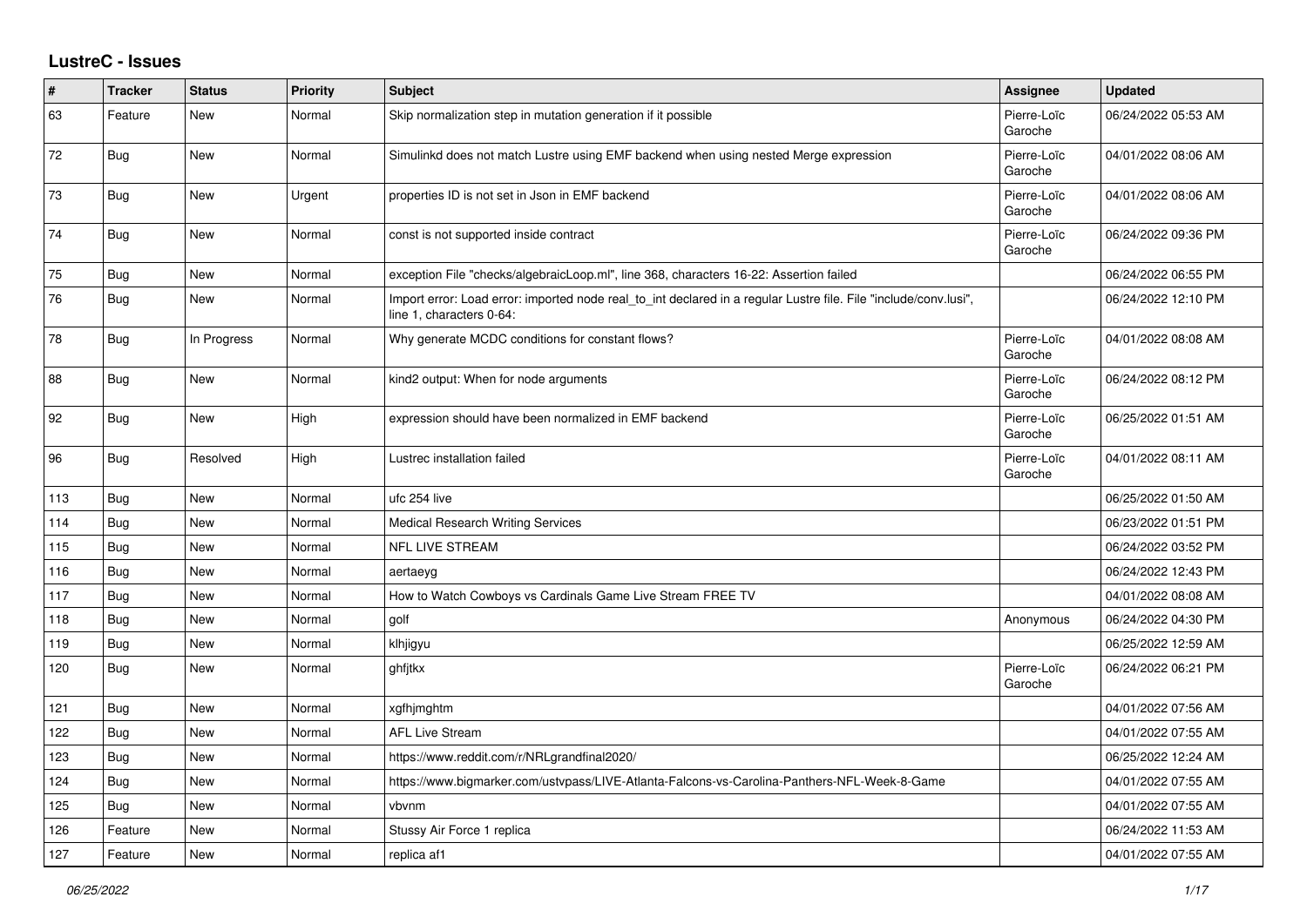| #   | <b>Tracker</b> | <b>Status</b> | <b>Priority</b> | <b>Subject</b>                                 | Assignee               | <b>Updated</b>      |
|-----|----------------|---------------|-----------------|------------------------------------------------|------------------------|---------------------|
| 128 | <b>Bug</b>     | New           | Normal          | dfgbd                                          |                        | 06/24/2022 11:28 PM |
| 129 | <b>Bug</b>     | New           | Normal          | xcvgbgh                                        |                        | 06/25/2022 12:48 AM |
| 131 | <b>Bug</b>     | New           | Normal          | triokids                                       |                        | 04/01/2022 07:54 AM |
| 132 | <b>Bug</b>     | New           | Normal          | concrete-everything                            |                        | 06/24/2022 02:24 PM |
| 133 | <b>Bug</b>     | New           | Normal          | craftlabs                                      |                        | 06/25/2022 02:41 AM |
| 134 | <b>Bug</b>     | New           | Normal          | wisegolfers                                    |                        | 06/24/2022 03:34 AM |
| 135 | Bug            | New           | Normal          | factspress                                     |                        | 04/01/2022 07:52 AM |
| 136 | <b>Bug</b>     | New           | Normal          | snappow                                        |                        | 06/24/2022 11:40 AM |
| 137 | <b>Bug</b>     | New           | Normal          | hcbets                                         |                        | 04/01/2022 07:52 AM |
| 138 | <b>Bug</b>     | New           | Normal          | own-sweethome                                  |                        | 06/23/2022 05:03 PM |
| 139 | <b>Bug</b>     | New           | Normal          | relseo                                         |                        | 06/25/2022 12:40 AM |
| 140 | Bug            | New           | Normal          | sugarbalanceusa                                |                        | 06/24/2022 01:40 PM |
| 141 | Feature        | New           | Normal          | Something about jerry curly                    |                        | 06/25/2022 12:00 AM |
| 142 | Feature        | New           | Normal          | About ashimary hair                            |                        | 06/24/2022 04:10 PM |
| 143 | <b>Bug</b>     | New           | Normal          | Bob lace front wigs                            |                        | 06/25/2022 12:07 AM |
| 144 | <b>Bug</b>     | New           | Normal          | curly bob lace front wigs                      |                        | 05/25/2022 05:18 AM |
| 145 | <b>Bug</b>     | New           | Normal          | abdulbaissagar                                 |                        | 06/23/2022 10:46 PM |
| 146 | <b>Bug</b>     | New           | Normal          | bayabais                                       |                        | 06/24/2022 01:34 PM |
| 147 | <b>Bug</b>     | New           | Normal          | xzxgfufi                                       |                        | 04/01/2022 07:54 AM |
| 148 | <b>Bug</b>     | New           | Normal          | zxZdfg                                         |                        | 04/01/2022 08:01 AM |
| 149 | <b>Bug</b>     | New           | Normal          | dftgy                                          |                        | 06/23/2022 02:09 PM |
| 150 | Bug            | New           | Normal          | dfgh                                           |                        | 06/24/2022 06:46 PM |
| 151 | Feature        | New           | Normal          | Law Essay Writing Service - Assignments Planet |                        | 06/25/2022 12:29 AM |
| 152 | <b>Bug</b>     | New           | High            | professional bridal makeup artist              | Christophe<br>Garion   | 04/01/2022 08:01 AM |
| 153 | <b>Bug</b>     | New           | Normal          | urgent loan online                             | Christophe<br>Garion   | 06/22/2022 05:11 PM |
| 154 | Bug            | New           | Normal          | fdgyyrut gyrtrw                                |                        | 06/21/2022 07:35 AM |
| 155 | Bug            | New           | Normal          | Cant access my cash app account                | Pierre-Loïc<br>Garoche | 06/22/2022 02:15 PM |
| 156 | <b>Bug</b>     | New           | Normal          | Access old cash app account                    |                        | 04/01/2022 08:00 AM |
| 157 | <b>Bug</b>     | New           | Normal          | Forget cash app pin                            |                        | 06/25/2022 03:31 AM |
| 158 | <b>Bug</b>     | New           | Normal          | dfghj zcvgh                                    |                        | 06/25/2022 04:01 AM |
| 159 | Bug            | New           | Normal          | xfguih njgkh                                   |                        | 06/17/2022 10:26 PM |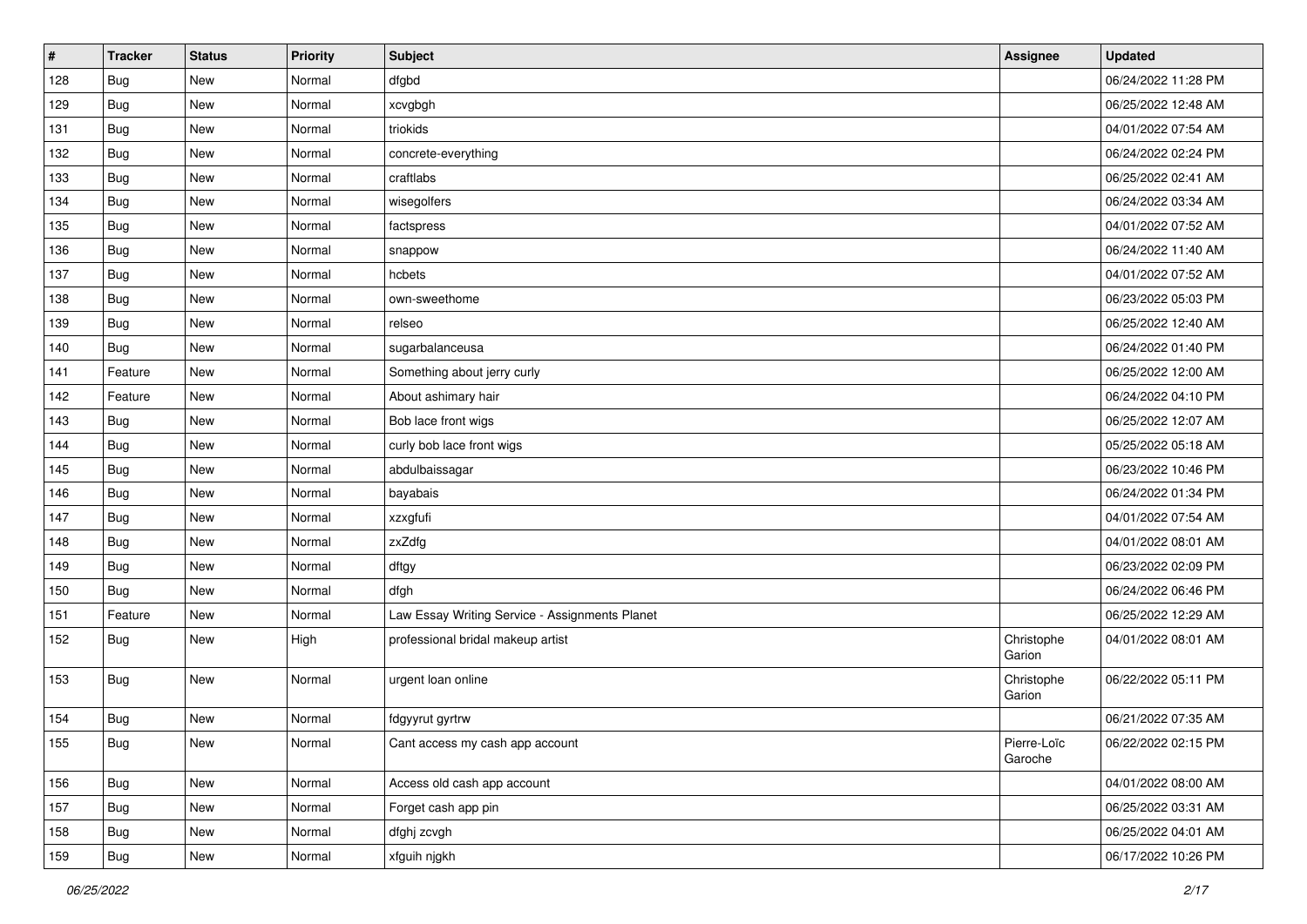| #   | Tracker    | <b>Status</b> | <b>Priority</b> | <b>Subject</b>                                         | Assignee               | <b>Updated</b>      |
|-----|------------|---------------|-----------------|--------------------------------------------------------|------------------------|---------------------|
| 160 | Bug        | New           | Normal          | rtyuiv wbhyu                                           |                        | 04/01/2022 07:56 AM |
| 161 | Bug        | <b>New</b>    | Normal          | dfdrtyuio                                              |                        | 06/24/2022 08:54 AM |
| 162 | <b>Bug</b> | New           | Normal          | gfyuik9                                                | Hamza<br>Bourbouh      | 04/01/2022 08:01 AM |
| 163 | <b>Bug</b> | <b>New</b>    | Normal          | jknjopl[                                               |                        | 04/01/2022 07:58 AM |
| 164 | <b>Bug</b> | New           | Normal          | dfgbd                                                  |                        | 06/25/2022 03:31 AM |
| 165 | Bug        | New           | Normal          | dfgbd                                                  |                        | 04/01/2022 07:57 AM |
| 166 | Bug        | New           | Normal          | dfgbd                                                  |                        | 04/01/2022 07:57 AM |
| 167 | Bug        | New           | Normal          | instant loan without documents                         | Anonymous              | 06/23/2022 03:39 PM |
| 168 | Bug        | New           | Normal          | UFC 256 Live Stream Online                             |                        | 06/24/2022 08:59 PM |
| 169 | Bug        | New           | Normal          | CV Maker - UAE CV Writing Agency                       |                        | 06/25/2022 01:15 AM |
| 170 | Feature    | <b>New</b>    | Normal          | top mba colleges in bangalore                          |                        | 06/25/2022 12:33 AM |
| 171 | Feature    | New           | Normal          | loan management system                                 |                        | 06/23/2022 04:41 PM |
| 172 | Feature    | New           | Normal          | pgdm colleges in bangalore                             |                        | 06/23/2022 10:47 PM |
| 173 | Feature    | New           | Normal          | private limited company registration                   |                        | 06/23/2022 06:29 PM |
| 174 | Feature    | New           | Normal          | Digital Marketing Philadelphia                         |                        | 06/23/2022 07:06 AM |
| 175 | Feature    | New           | Normal          | All About Cash App Transfer Fail Problems              |                        | 06/24/2022 10:57 PM |
| 176 | Bug        | New           | Normal          | instant loan without documents                         |                        | 06/18/2022 01:43 PM |
| 177 | Feature    | New           | Normal          | HD lace silky straight human hair wig                  |                        | 04/01/2022 08:41 AM |
| 178 | Bug        | New           | Normal          | transparent lace wigs                                  |                        | 06/24/2022 02:24 AM |
| 179 | Bug        | New           | Normal          | body wave                                              |                        | 04/01/2022 08:41 AM |
| 180 | Feature    | New           | Normal          | homoeobazaar                                           |                        | 06/24/2022 11:58 PM |
| 181 | <b>Bug</b> | New           | Normal          | <b>Healthcare Custom Writing Services</b>              |                        | 06/24/2022 09:38 PM |
| 182 | Bug        | New           | Normal          | <b>Healthcare Custom Writing Services</b>              |                        | 06/25/2022 12:31 AM |
| 183 | <b>Bug</b> | <b>New</b>    | Normal          | Nursing Assignment Help Online                         |                        | 06/24/2022 09:42 PM |
| 184 | <b>Bug</b> | <b>New</b>    | Normal          | <b>Affordable Business Writing Services</b>            |                        | 06/24/2022 02:47 AM |
| 185 | Bug        | New           | Normal          | Non-Plagiarized Research Writing                       |                        | 06/24/2022 04:57 AM |
| 186 | Feature    | New           | Normal          | homoeobazaar                                           |                        | 04/01/2022 08:40 AM |
| 187 | Bug        | New           | Normal          | High Quality Replic 350 V2 Carbon                      |                        | 04/01/2022 08:40 AM |
| 188 | <b>Bug</b> | New           | Normal          | Why are university students buying assignments online? | Pierre-Loïc<br>Garoche | 06/23/2022 10:06 PM |
| 189 | Bug        | New           | Normal          | <b>College Biology Writing Services</b>                |                        | 06/24/2022 07:52 PM |
| 190 | Bug        | New           | Normal          | All About Cash App Transfer Fail Problems              |                        | 06/25/2022 03:27 AM |
| 191 | Bug        | New           | Normal          | <b>B2B Branding</b>                                    |                        | 06/13/2022 12:50 AM |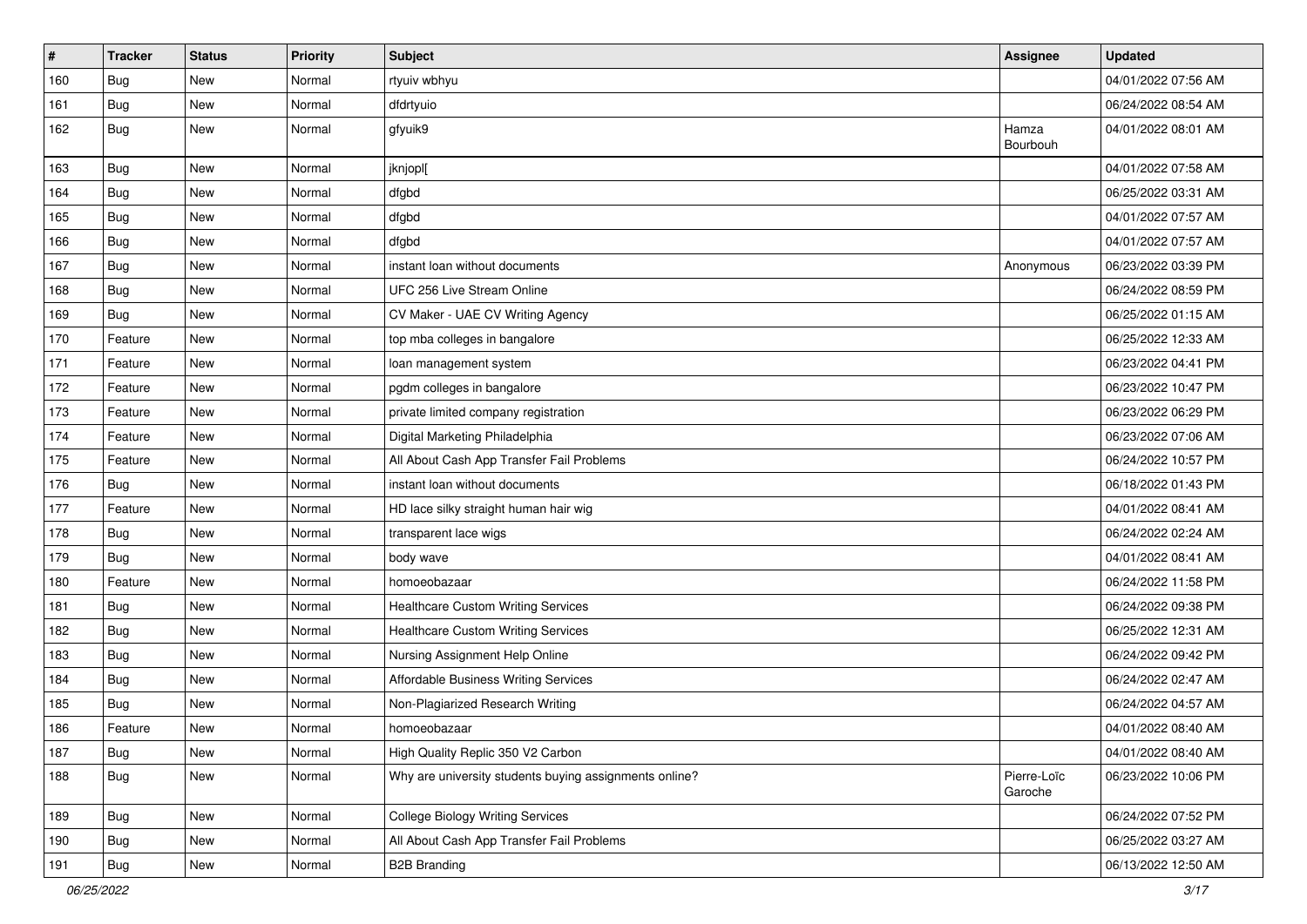| $\vert$ # | <b>Tracker</b> | <b>Status</b> | <b>Priority</b> | Subject                                                                                                         | <b>Assignee</b>        | <b>Updated</b>      |
|-----------|----------------|---------------|-----------------|-----------------------------------------------------------------------------------------------------------------|------------------------|---------------------|
| 192       | <b>Bug</b>     | New           | Normal          | The code Caffe                                                                                                  |                        | 05/09/2022 10:16 AM |
| 193       | <b>Bug</b>     | <b>New</b>    | Normal          | 18% Discount on Homeopathic medicines                                                                           |                        | 06/24/2022 05:20 PM |
| 194       | Bug            | New           | Normal          | lace closure wigs                                                                                               |                        | 06/24/2022 10:09 PM |
| 195       | Bug            | New           | Normal          | homoeobazaar                                                                                                    |                        | 04/01/2022 08:23 AM |
| 196       | <b>Bug</b>     | New           | Normal          | Homoeobazaar For Homeopathy Medicines                                                                           |                        | 06/24/2022 03:58 AM |
| 197       | Bug            | New           | Normal          | SBL JABORANDI PLUS HAIR OIL - COMPLETE SCALP CARE (100ML)                                                       |                        | 06/25/2022 12:43 AM |
| 198       | Bug            | <b>New</b>    | Normal          | DR. RECKEWEG R42 (HAEMOVENIN) (22ML)                                                                            |                        | 04/21/2022 09:37 PM |
| 199       | Bug            | New           | Normal          | SBL CLEARSTONE DROPS (30ML)                                                                                     |                        | 04/01/2022 08:23 AM |
| 200       | Bug            | New           | Normal          | uiopi[o                                                                                                         |                        | 06/24/2022 02:10 PM |
| 201       | <b>Bug</b>     | New           | Normal          | closure wig                                                                                                     |                        | 06/25/2022 02:31 AM |
| 202       | Bug            | New           | Normal          | blonde wig                                                                                                      |                        | 06/24/2022 08:01 AM |
| 203       | Bug            | New           | Low             | Airport Taxi Guildford                                                                                          | Anonymous              | 04/01/2022 08:50 AM |
| 204       | Feature        | New           | Normal          | New Car Tyres                                                                                                   |                        | 04/01/2022 08:40 AM |
| 205       | Bug            | New           | Low             | Mens Designer Glasses                                                                                           |                        | 06/24/2022 08:25 PM |
| 206       | <b>Bug</b>     | New           | Low             | <b>Cheap Electric Bikes</b>                                                                                     |                        | 06/25/2022 01:44 AM |
| 207       | Feature        | <b>New</b>    | Low             | real estate lead conversion                                                                                     |                        | 06/17/2022 11:15 PM |
| 208       | Bug            | New           | Normal          | Why Cash app won't let me send money if scammed?                                                                |                        | 04/01/2022 08:54 AM |
| 209       | <b>Bug</b>     | New           | Normal          | Neglect to access old Cash App account considering message notice issue? Contact help.                          |                        | 06/24/2022 10:27 AM |
| 210       | Bug            | New           | Normal          | Issue with check symbol in Cash App? Dial assist number with calling Cash App customer service phone<br>number. |                        | 06/24/2022 10:52 PM |
| 211       | Bug            | New           | Normal          | Problem in Cash App rebate? Call Cash App customer service number for help.                                     |                        | 06/25/2022 12:13 AM |
| 212       | Feature        | New           | Normal          | How good is the market for gaming mobile apps at the moment?                                                    |                        | 05/17/2022 11:09 AM |
| 213       | Bug            | New           | Normal          | fix HP Notebook Missing Operating System Error Message                                                          |                        | 04/01/2022 08:53 AM |
| 214       | Feature        | <b>New</b>    | Normal          | Five Christmas Apps For Apple Users                                                                             |                        | 06/24/2022 02:43 AM |
| 215       | Bug            | New           | Normal          | How For Top Level Cell Phone For You                                                                            |                        | 06/20/2022 08:14 PM |
| 216       | Feature        | New           | High            | Barry Keoghan                                                                                                   | Pierre-Loïc<br>Garoche | 06/24/2022 05:04 AM |
| 217       | Bug            | <b>New</b>    | Normal          | How this service matter most?                                                                                   |                        | 06/24/2022 08:22 AM |
| 218       | Bug            | New           | Normal          | Popular Educational trends                                                                                      |                        | 06/24/2022 05:05 PM |
| 219       | <b>Bug</b>     | New           | Normal          | Free Ringtones for Cell Phones.                                                                                 |                        | 06/24/2022 10:17 PM |
| 220       | Feature        | New           | Normal          | essay writing services                                                                                          |                        | 05/02/2022 06:53 AM |
| 221       | <b>Bug</b>     | New           | Normal          | The Best APk                                                                                                    |                        | 04/01/2022 08:49 AM |
| 222       | <b>Bug</b>     | New           | Normal          | Social Profile links                                                                                            |                        | 06/24/2022 02:53 AM |
| 223       | <b>Bug</b>     | New           | Normal          | WhatsApp Plus: Download, Update and Themes                                                                      |                        | 06/03/2022 08:07 PM |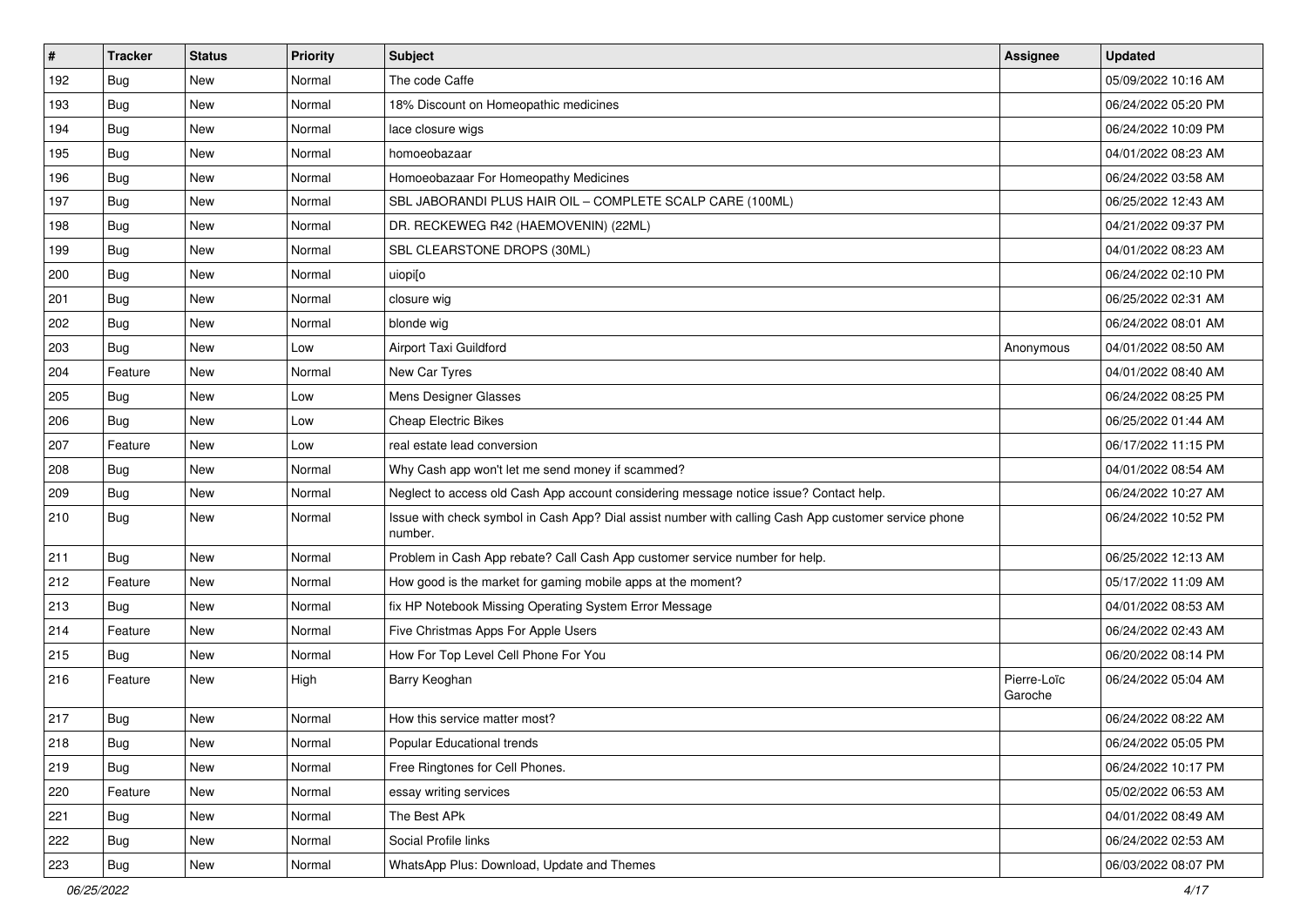| #   | <b>Tracker</b> | <b>Status</b> | <b>Priority</b> | Subject                                                                  | Assignee               | <b>Updated</b>      |
|-----|----------------|---------------|-----------------|--------------------------------------------------------------------------|------------------------|---------------------|
| 224 | Feature        | New           | Normal          | Instant Personal Loan                                                    | Pierre-Loïc<br>Garoche | 06/23/2022 12:12 PM |
| 225 | <b>Bug</b>     | <b>New</b>    | Normal          | instant personal loan                                                    |                        | 06/24/2022 03:33 AM |
| 226 | <b>Bug</b>     | <b>New</b>    | Normal          | How to find reliable service reviews                                     | Anonymous              | 04/01/2022 08:46 AM |
| 227 | Bug            | <b>New</b>    | Normal          | Cash App Help & Solutions - Here You Will Get Better Assistance          |                        | 06/10/2022 12:53 AM |
| 228 | Bug            | <b>New</b>    | Normal          | Why Does Cash App Transaction Failed? - Here Is the Answer               |                        | 06/24/2022 07:49 PM |
| 229 | Feature        | <b>New</b>    | Normal          | How To Delete Cash App Account? - Check Out the Steps In Detail          |                        | 05/01/2022 09:06 PM |
| 230 | Bug            | New           | Normal          | Add Money To Cash App Card - Auto Cash Apps                              |                        | 06/21/2022 08:18 AM |
| 231 | <b>Bug</b>     | New           | Normal          | Is the ringtone download difficult or not?                               | Pierre-Loïc<br>Garoche | 06/24/2022 06:35 PM |
| 232 | <b>Bug</b>     | <b>New</b>    | Normal          | FM whatsapp messaging app.                                               |                        | 05/02/2022 06:03 AM |
| 233 | <b>Bug</b>     | <b>New</b>    | Normal          | Anauthorsway.com: My User Experience                                     |                        | 06/24/2022 01:43 AM |
| 234 | <b>Bug</b>     | <b>New</b>    | Normal          | My Personal Experience With the College Writing Services                 |                        | 06/25/2022 03:30 AM |
| 235 | Bug            | <b>New</b>    | Low             | HP Printer Assistant Software   Download & Install HP Assistant          |                        | 06/25/2022 02:09 AM |
| 236 | <b>Bug</b>     | <b>New</b>    | Normal          | HP Printer Assistant Software   Download & Install HP Assistant          |                        | 04/01/2022 08:16 AM |
| 237 | Feature        | New           | Normal          | HP Printer Assistant Software   Download & Install HP Assistant          |                        | 06/24/2022 08:40 PM |
| 238 | <b>Bug</b>     | <b>New</b>    | Low             | HP Printer Assistant Software   Download & Install HP Assistant          |                        | 04/01/2022 08:16 AM |
| 239 | Bug            | <b>New</b>    | Normal          | Algunas características más de Choices MOD APK                           |                        | 06/23/2022 05:10 PM |
| 240 | Feature        | <b>New</b>    | Normal          | Juego interesante de Dragon Ball Legends MOD APK                         |                        | 06/25/2022 12:21 AM |
| 241 | Feature        | <b>New</b>    | Normal          | How to get a complete solution of Big Ideas Math Answers?                |                        | 04/01/2022 08:15 AM |
| 242 | Feature        | New           | Normal          | Descripción de Torque Pro MOD APK para Android                           |                        | 06/23/2022 11:55 PM |
| 243 | Feature        | <b>New</b>    | Normal          | Reconstruir la pandilla de la mafia en Gangstar Vegas MOD APK            |                        | 06/22/2022 01:10 PM |
| 244 | Bug            | <b>New</b>    | Normal          | Quels sont les avantages des stations de radio en ligne.                 |                        | 06/24/2022 05:37 PM |
| 245 | <b>Bug</b>     | <b>New</b>    | Normal          | Write My Essay For Me Cheap                                              |                        | 06/22/2022 05:30 PM |
| 246 | <b>Bug</b>     | <b>New</b>    | Normal          | The Beast App                                                            |                        | 06/25/2022 12:34 AM |
| 247 | <b>Bug</b>     | New           | Normal          | best 4 Channel Amp                                                       |                        | 06/24/2022 09:44 PM |
| 248 | <b>Bug</b>     | <b>New</b>    | Normal          | Mobile ringtones and attractiveness ringtones                            |                        | 06/25/2022 03:31 AM |
| 249 | <b>Bug</b>     | <b>New</b>    | Normal          | Steps to Activate Cash App Card in Less then 2 Minutes - Get Information | Pierre-Loïc<br>Garoche | 06/21/2022 07:52 PM |
| 250 | <b>Bug</b>     | New           | Normal          | Reviews of phone ringtones                                               |                        | 06/23/2022 09:24 PM |
| 251 | <b>Bug</b>     | New           | Normal          | All About Cash App Transfer Fail Problems                                | Pierre-Loïc<br>Garoche | 06/24/2022 10:14 PM |
| 252 | <b>Bug</b>     | New           | Normal          | Samsung U600 - Is Essential Business And Personal Phone                  |                        | 04/04/2022 04:45 AM |
| 253 | <b>Bug</b>     | New           | Normal          | Florence Lawrence                                                        |                        | 06/18/2022 01:09 PM |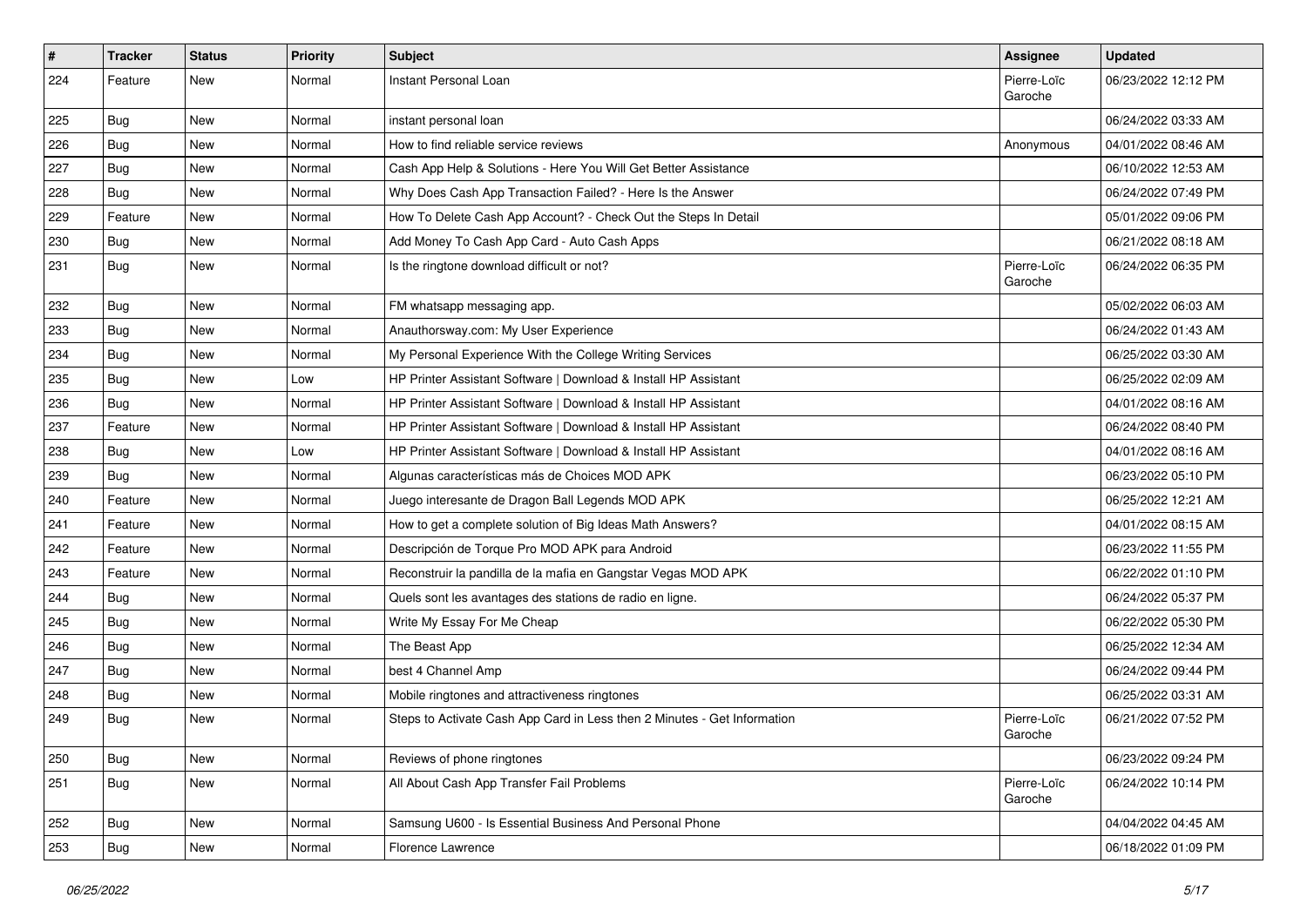| #   | <b>Tracker</b> | <b>Status</b> | <b>Priority</b> | Subject                                                             | <b>Assignee</b>        | <b>Updated</b>      |
|-----|----------------|---------------|-----------------|---------------------------------------------------------------------|------------------------|---------------------|
| 254 | Feature        | New           | Normal          | best ayurvedic treatment for psoriasis                              |                        | 04/01/2022 08:13 AM |
| 255 | Feature        | New           | Normal          | best doctor for psoriasis                                           |                        | 06/24/2022 10:54 PM |
| 256 | Bug            | New           | Normal          | <b>Fake Travis Scott Shoes</b>                                      |                        | 04/01/2022 08:12 AM |
| 257 | Bug            | New           | Normal          | Best latte machines                                                 |                        | 06/24/2022 06:11 PM |
| 258 | <b>Bug</b>     | New           | Normal          | Fake Nike Dunk High AMBUSH Deep Royal                               |                        | 06/25/2022 02:01 AM |
| 259 | Bug            | New           | Normal          | call center services                                                |                        | 06/23/2022 05:30 PM |
| 260 | <b>Bug</b>     | <b>New</b>    | Normal          | Web Design Services Near Me                                         |                        | 06/24/2022 10:54 AM |
| 261 | Bug            | New           | Normal          | Ringtone Downloads - Easy Ways Come Up With Your Own Ringtones      |                        | 06/25/2022 12:30 AM |
| 262 | Bug            | New           | Normal          | It this true to dealing Wuth                                        |                        | 06/22/2022 04:07 AM |
| 263 | Feature        | New           | Normal          | Wrecked Car Is Nothing But A Worthless                              | Pierre-Loïc<br>Garoche | 06/24/2022 02:16 AM |
| 264 | Bug            | New           | Normal          | We Buy Your Unwanted Car                                            | Corentin<br>Lauverjat  | 06/24/2022 02:19 PM |
| 265 | Bug            | New           | Normal          | 3 Faq's On Downloading To Your Apple Ipod                           |                        | 06/24/2022 08:41 AM |
| 267 | <b>Bug</b>     | New           | Normal          | How To Use Internet Radio Services To Listen To Your Favorite Songs |                        | 06/25/2022 02:35 AM |
| 268 | Bug            | New           | Normal          | Fashionj                                                            |                        | 04/01/2022 08:20 AM |
| 269 | <b>Bug</b>     | New           | Normal          | Is there such a site for app design?                                | Anonymous              | 06/24/2022 09:59 PM |
| 270 | <b>Bug</b>     | New           | Normal          | Logo Mansion                                                        | Christophe<br>Garion   | 04/01/2022 08:20 AM |
| 271 | Feature        | New           | Normal          | Fashion                                                             |                        | 06/23/2022 02:36 PM |
| 272 | Feature        | New           | Normal          | Fashion                                                             |                        | 06/19/2022 08:01 AM |
| 273 | Bug            | New           | High            | assignment help online                                              |                        | 04/01/2022 08:17 AM |
| 274 | <b>Bug</b>     | New           | Normal          | How AI is transforming coupon marketing campaigns?                  | Anonymous              | 04/01/2022 08:19 AM |
| 275 | Bug            | New           | Normal          | Activate Cash App Card With Or Without QR - Step By Step Guide      | Pierre-Loïc<br>Garoche | 06/24/2022 11:17 PM |
| 276 | Feature        | <b>New</b>    | Normal          | Nike Dunks Replica                                                  |                        | 04/01/2022 08:19 AM |
| 277 | Feature        | New           | Normal          | Nike Dunks Replica                                                  |                        | 04/01/2022 08:19 AM |
| 278 | Bug            | New           | Normal          | Cash App Help & Solutions - Here You Will Get Better Assistance     |                        | 06/24/2022 10:58 PM |
| 279 | <b>Bug</b>     | New           | High            | What is an essential feature of an internal communications app?     |                        | 06/25/2022 03:28 AM |
| 280 | Bug            | New           | Normal          | Pacific Web Design                                                  |                        | 06/25/2022 02:56 AM |
| 281 | Feature        | New           | Normal          | what are the types of Ringtones?                                    | Anonymous              | 06/25/2022 12:03 AM |
| 282 | <b>Bug</b>     | New           | Normal          | Activate Cash App Card: Learn Simple Steps & Fix Errors             |                        | 06/24/2022 11:54 PM |
| 283 | <b>Bug</b>     | New           | Normal          | Cash App To PayPal Transfer Money - Check Out The Steps Here        |                        | 04/01/2022 08:17 AM |
| 284 | <b>Bug</b>     | New           | Normal          | All About Cash App Transfer Fail Problems                           |                        | 06/24/2022 10:09 PM |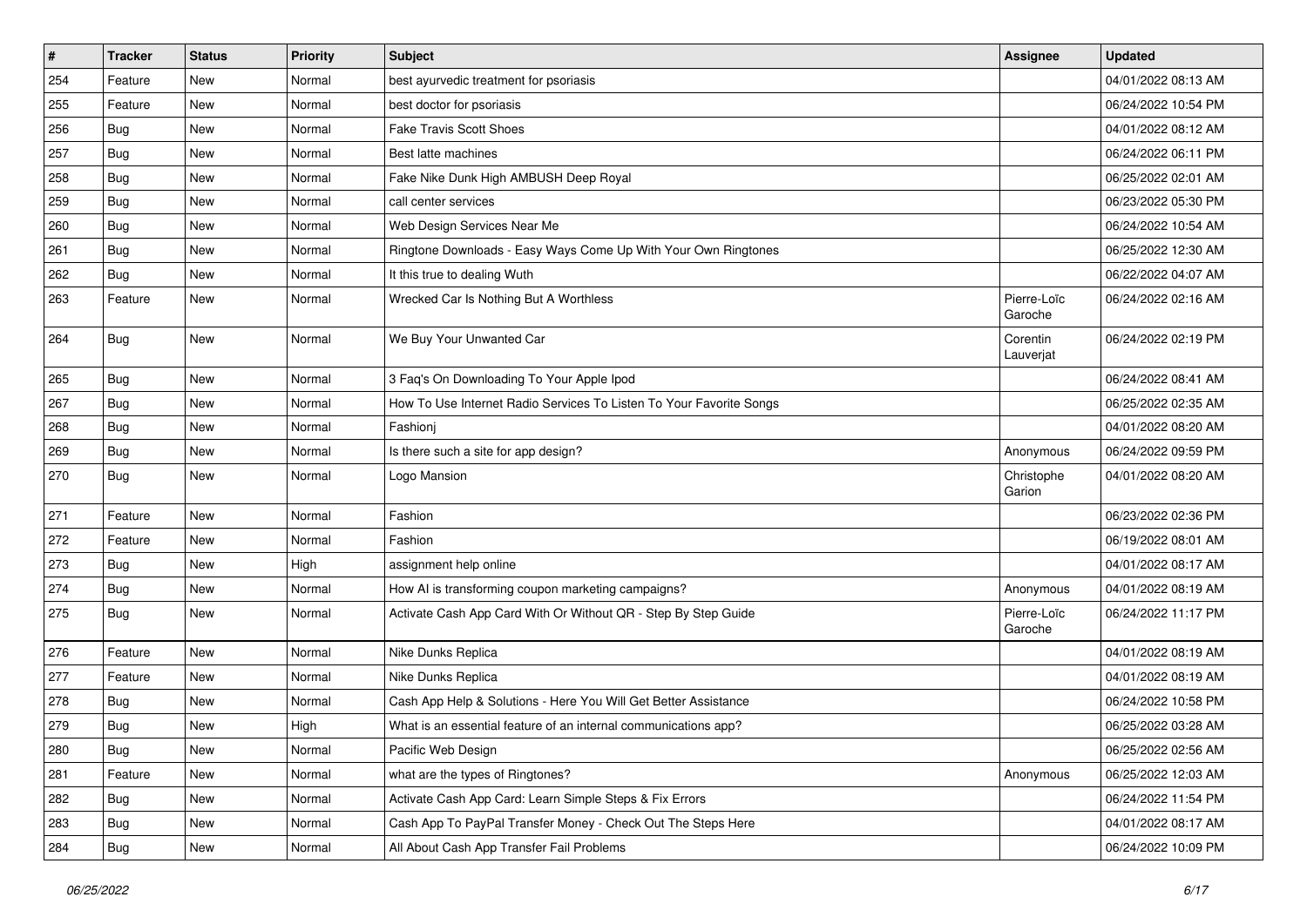| #   | <b>Tracker</b> | <b>Status</b> | <b>Priority</b> | Subject                                                        | <b>Assignee</b> | <b>Updated</b>      |
|-----|----------------|---------------|-----------------|----------------------------------------------------------------|-----------------|---------------------|
| 285 | <b>Bug</b>     | New           | Normal          | Have you ever written an essay?                                |                 | 06/24/2022 09:38 AM |
| 286 | Bug            | New           | Normal          | All About Cash App Transfer Fail Problems                      |                 | 04/01/2022 07:49 AM |
| 287 | Bug            | New           | Normal          | Make shopping easier                                           |                 | 04/01/2022 08:41 AM |
| 288 | Bug            | New           | Normal          | Make shopping easier                                           |                 | 04/01/2022 07:56 AM |
| 289 | <b>Bug</b>     | New           | Normal          | Recover Yahoo Mail Forgotten Password - Explore Kanata Chinese |                 | 06/25/2022 02:33 AM |
| 292 | Bug            | New           | Normal          | Venmo to Cash App Transfer Of Money- Explore Here              |                 | 06/24/2022 05:41 PM |
| 293 | Bug            | New           | Immediate       | <b>CMT Direct Wix</b>                                          | Anonymous       | 04/01/2022 07:21 AM |
| 295 | Bug            | New           | Normal          | Headliner Repair Services in Jonesboro GA                      |                 | 04/01/2022 07:21 AM |
| 296 | Bug            | New           | Normal          | Window Tinting Services in Jonesboro GA                        |                 | 04/01/2022 07:21 AM |
| 297 | <b>Bug</b>     | New           | Normal          | Auto Lighting Installation Services in Norcross GA             |                 | 04/01/2022 07:21 AM |
| 298 | Bug            | New           | Normal          | Car Stereo Installation Services in Norcross GA                |                 | 04/01/2022 07:20 AM |
| 299 | Bug            | New           | Normal          | Brake Caliper Painting Services in Norcross GA                 |                 | 04/01/2022 07:20 AM |
| 300 | <b>Bug</b>     | New           | Normal          | Wheels Powder Coating Services in Norcross GA                  |                 | 04/15/2022 01:45 PM |
| 301 | <b>Bug</b>     | New           | Normal          | Vehicle Electronics Services in Norcross GA                    |                 | 04/01/2022 07:18 AM |
| 302 | <b>Bug</b>     | New           | Normal          | Auto Electrical Repair Services in Norcross GA                 |                 | 06/10/2022 06:30 AM |
| 303 | Bug            | New           | Normal          | Car Wrapping Services in Norcross GA                           |                 | 04/01/2022 07:22 AM |
| 304 | Bug            | New           | Normal          | Keyless Entry Services in Norcross GA                          |                 | 04/01/2022 07:19 AM |
| 305 | <b>Bug</b>     | New           | Normal          | Headliner Repair Services in Norcross GA                       |                 | 04/01/2022 07:19 AM |
| 306 | <b>Bug</b>     | New           | Normal          | Window Tinting Services in Norcross GA                         |                 | 04/01/2022 07:19 AM |
| 307 | Bug            | New           | Normal          | Carpet Cleaning Services in Virginia Beach VA                  |                 | 04/01/2022 07:19 AM |
| 308 | Bug            | New           | Normal          | Carpet Repairing Services in Virginia Beach VA                 |                 | 04/01/2022 07:19 AM |
| 309 | Bug            | New           | Normal          | Stain Removal Services in Virginia Beach VA                    |                 | 04/01/2022 07:19 AM |
| 310 | <b>Bug</b>     | New           | Normal          | Mattress Cleaning Services in Virginia Beach VA                |                 | 04/01/2022 07:19 AM |
| 311 | <b>Bug</b>     | New           | Normal          | Odor Removal Services in Virginia Beach VA                     |                 | 04/01/2022 07:19 AM |
| 312 | Bug            | New           | Normal          | Stain Protection Services in Virginia Beach VA                 |                 | 06/23/2022 09:25 PM |
| 313 | Bug            | New           | Normal          | Water Extraction Services in Virginia Beach VA                 |                 | 06/23/2022 02:14 AM |
| 314 | Bug            | New           | Normal          | Water Extraction Services in Virginia Beach VA                 |                 | 04/01/2022 07:25 AM |
| 315 | <b>Bug</b>     | New           | Normal          | Dissertation help UK                                           |                 | 06/25/2022 02:51 AM |
| 316 | Bug            | New           | Normal          | Finden Sie den besten Klingelton für Ihr Telefon               |                 | 06/24/2022 10:28 PM |
| 317 | Bug            | New           | Normal          | Eco/Green Cleaning Services in Virginia Beach VA               |                 | 06/23/2022 01:15 PM |
| 318 | Bug            | New           | Normal          | Mold Removal Services in Virginia Beach VA                     |                 | 04/01/2022 07:27 AM |
| 319 | <b>Bug</b>     | New           | Normal          | Steam Cleaning Services in Virginia Beach VA                   |                 | 04/01/2022 07:27 AM |
| 320 | <b>Bug</b>     | New           | Normal          | Emergency Cleaning Services in Virginia Beach VA               |                 | 04/01/2022 07:27 AM |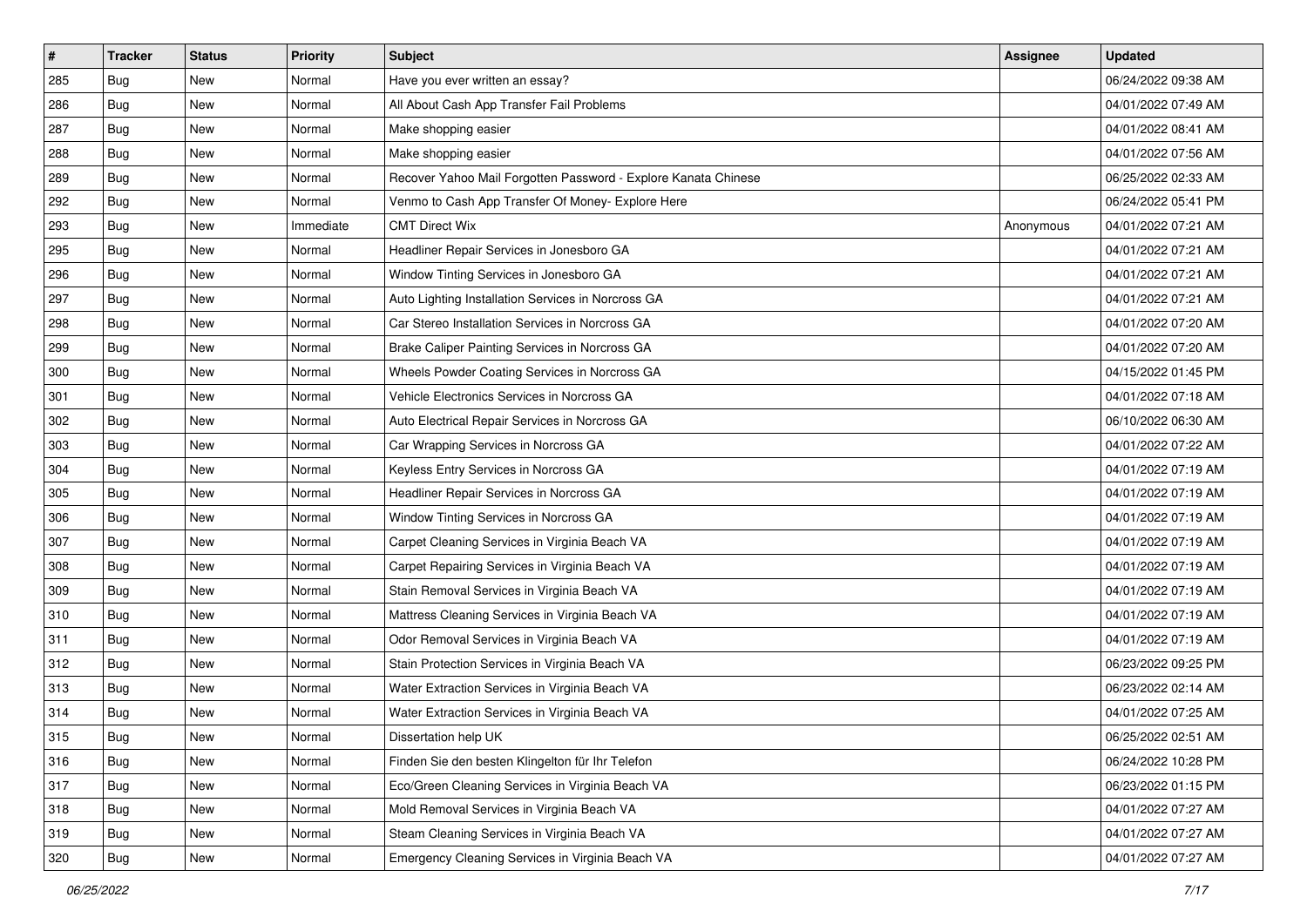| #   | <b>Tracker</b> | <b>Status</b> | <b>Priority</b> | Subject                                               | <b>Assignee</b> | <b>Updated</b>      |
|-----|----------------|---------------|-----------------|-------------------------------------------------------|-----------------|---------------------|
| 321 | <b>Bug</b>     | New           | Normal          | Tile & Grout Cleaning Services in Virginia Beach VA   |                 | 06/21/2022 03:04 AM |
| 322 | Bug            | New           | Normal          | Rug Cleaning Services in Virginia Beach VA            |                 | 04/01/2022 07:26 AM |
| 323 | Bug            | New           | Normal          | Car Upholstery Cleaning Services in Virginia Beach VA |                 | 04/01/2022 07:26 AM |
| 324 | Bug            | New           | Normal          | Upholstery Cleaning Services in Virginia Beach VA     |                 | 04/01/2022 07:26 AM |
| 325 | <b>Bug</b>     | New           | Normal          | Carpet Cleaning Services in Norfolk VA                |                 | 04/01/2022 07:26 AM |
| 326 | Bug            | New           | Normal          | Carpet Repairing Services in Norfolk VA               |                 | 04/01/2022 07:26 AM |
| 327 | Bug            | New           | Normal          | Stain Removal Services in Norfolk VA                  |                 | 04/01/2022 07:26 AM |
| 328 | Bug            | New           | Normal          | Mattress Cleaning Services in Norfolk VA              |                 | 04/01/2022 07:26 AM |
| 329 | Bug            | New           | Normal          | Odor Removal Services in Norfolk VA                   |                 | 04/01/2022 07:22 AM |
| 330 | <b>Bug</b>     | New           | Normal          | Stain Protection Services in Norfolk VA               |                 | 04/01/2022 07:26 AM |
| 331 | Bug            | New           | Normal          | Water Extraction Services in Norfolk VA               |                 | 06/25/2022 01:17 AM |
| 332 | Bug            | New           | Normal          | Eco/Green Cleaning Services in Norfolk VA             |                 | 04/01/2022 07:25 AM |
| 333 | <b>Bug</b>     | New           | Normal          | Mold Removal Services in Norfolk VA                   |                 | 06/25/2022 03:00 AM |
| 334 | <b>Bug</b>     | New           | Normal          | Steam Cleaning Services in Norfolk VA                 |                 | 04/01/2022 07:25 AM |
| 335 | <b>Bug</b>     | New           | Normal          | Emergency Cleaning Services in Norfolk VA             |                 | 04/01/2022 07:24 AM |
| 336 | Bug            | New           | Normal          | Tile & Grout Cleaning Services in Norfolk VA          |                 | 06/25/2022 02:30 AM |
| 337 | Bug            | New           | Normal          | Rug Cleaning Services in Norfolk VA                   |                 | 04/01/2022 07:23 AM |
| 338 | <b>Bug</b>     | New           | Normal          | Car Upholstery Cleaning Services in Norfolk VA        |                 | 04/01/2022 07:23 AM |
| 339 | <b>Bug</b>     | New           | Normal          | Upholstery Cleaning Services in Norfolk VA            |                 | 06/17/2022 04:36 AM |
| 340 | Bug            | New           | Normal          | Carpet Cleaning Services in Chesapeake VA             |                 | 04/01/2022 07:23 AM |
| 341 | <b>Bug</b>     | New           | Normal          | Carpet Repairing Services in Chesapeake VA            |                 | 04/01/2022 07:23 AM |
| 342 | <b>Bug</b>     | New           | Normal          | Stain Removal Services in Chesapeake VA               |                 | 04/01/2022 07:22 AM |
| 343 | <b>Bug</b>     | New           | Normal          | Mattress Cleaning Services in Chesapeake VA           |                 | 04/01/2022 07:16 AM |
| 344 | <b>Bug</b>     | New           | Normal          | Odor Removal Services in Chesapeake VA                |                 | 06/25/2022 12:42 AM |
| 345 | Bug            | New           | Normal          | Stain Protection Services in Chesapeake VA            |                 | 06/24/2022 11:41 PM |
| 346 | Bug            | New           | Normal          | Water Extraction Services in Chesapeake VA            |                 | 04/01/2022 07:15 AM |
| 347 | Bug            | New           | Normal          | Eco/Green Cleaning Services in Chesapeake VA          |                 | 06/25/2022 12:13 AM |
| 348 | <b>Bug</b>     | New           | Normal          | Mold Removal Services in Chesapeake VA                |                 | 04/01/2022 07:14 AM |
| 349 | Bug            | New           | Normal          | Steam Cleaning Services in Chesapeake VA              |                 | 04/01/2022 07:14 AM |
| 350 | Bug            | New           | Normal          | Emergency Cleaning Services in Chesapeake VA          |                 | 04/01/2022 07:14 AM |
| 351 | Bug            | New           | Normal          | Emergency Cleaning Services in Chesapeake VA          |                 | 04/01/2022 07:14 AM |
| 352 | <b>Bug</b>     | New           | Normal          | Tile & Grout Cleaning Services in Chesapeake VA       |                 | 06/24/2022 08:14 AM |
| 353 | <b>Bug</b>     | New           | Normal          | Rug Cleaning Services in Chesapeake VA                |                 | 04/01/2022 07:14 AM |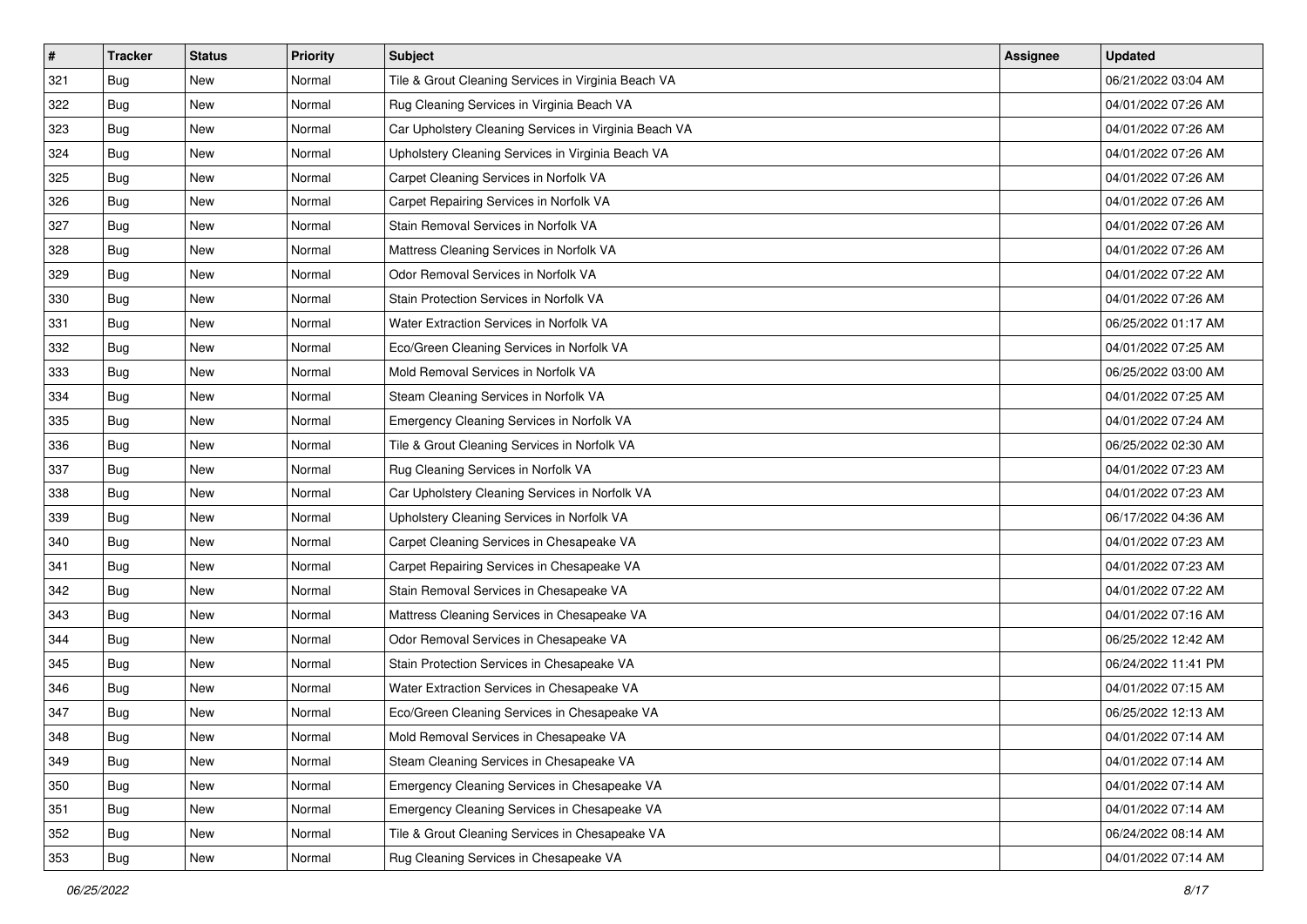| $\#$ | <b>Tracker</b> | <b>Status</b> | <b>Priority</b> | Subject                                            | Assignee | <b>Updated</b>      |
|------|----------------|---------------|-----------------|----------------------------------------------------|----------|---------------------|
| 354  | Bug            | New           | Normal          | Car Upholstery Cleaning Services in Chesapeake VA  |          | 04/01/2022 07:14 AM |
| 355  | <b>Bug</b>     | New           | Normal          | Upholstery Cleaning Services in Chesapeake VA      |          | 04/01/2022 07:14 AM |
| 356  | Bug            | New           | Normal          | Moving Services in Baltimore MD                    |          | 04/01/2022 07:13 AM |
| 357  | Bug            | New           | Normal          | Furniture Assembly Services in Baltimore MD        |          | 04/01/2022 07:12 AM |
| 358  | <b>Bug</b>     | New           | Normal          | Office Moving Services in Baltimore MD             |          | 04/01/2022 07:13 AM |
| 359  | Bug            | New           | Normal          | Local Moving Services in Baltimore MD              |          | 04/01/2022 07:15 AM |
| 360  | Bug            | New           | Normal          | Auto Transport Services in Baltimore MD            |          | 04/01/2022 07:13 AM |
| 361  | Bug            | New           | Normal          | Junk Removal Services in Baltimore MD              |          | 04/01/2022 07:13 AM |
| 362  | Bug            | New           | Normal          | Moving Services in Washington DC                   |          | 04/01/2022 07:13 AM |
| 363  | Bug            | New           | Normal          | Furniture Assembly Services in Washington DC       |          | 04/01/2022 07:13 AM |
| 364  | Bug            | New           | Normal          | Office Moving Services in Washington DC            |          | 04/01/2022 07:13 AM |
| 365  | Bug            | New           | Normal          | Local Moving Services in Washington DC             |          | 04/01/2022 07:12 AM |
| 366  | Bug            | New           | Normal          | Auto Transport Services in Washington DC           |          | 04/01/2022 07:12 AM |
| 367  | Bug            | New           | Normal          | Junk Removal Services in Washington DC             |          | 04/01/2022 07:12 AM |
| 368  | <b>Bug</b>     | New           | Normal          | Moving Services in Arlington County VA             |          | 04/01/2022 07:12 AM |
| 369  | Bug            | New           | Normal          | Furniture Assembly Services in Arlington County VA |          | 04/01/2022 07:12 AM |
| 370  | Bug            | New           | Normal          | Office Moving Services in Arlington County VA      |          | 04/01/2022 07:16 AM |
| 371  | <b>Bug</b>     | New           | Normal          | Local Moving Services in Arlington County VA       |          | 04/01/2022 07:13 AM |
| 372  | Bug            | New           | Normal          | Auto Transport Services in Arlington County VA     |          | 06/12/2022 12:45 PM |
| 373  | Bug            | New           | Normal          | Junk Removal Services in Arlington County VA       |          | 04/01/2022 07:18 AM |
| 374  | Bug            | New           | Normal          | Moving Services in Fairfax VA                      |          | 04/01/2022 07:18 AM |
| 375  | Bug            | New           | Normal          | Furniture Assembly Services in Fairfax VA          |          | 04/01/2022 07:18 AM |
| 376  | <b>Bug</b>     | New           | Normal          | Office Moving Services in Fairfax VA               |          | 04/01/2022 07:17 AM |
| 377  | Bug            | New           | Normal          | Local Moving Services in Fairfax VA                |          | 04/01/2022 07:17 AM |
| 378  | Bug            | New           | Normal          | Auto Transport Services in Fairfax VA              |          | 04/01/2022 07:17 AM |
| 379  | Bug            | New           | Normal          | Junk Removal Services in Fairfax VA                |          | 04/01/2022 07:17 AM |
| 380  | <b>Bug</b>     | New           | Normal          | Moving Services in McLean VA                       |          | 06/25/2022 03:44 AM |
| 381  | <b>Bug</b>     | New           | Normal          | Furniture Assembly Services in McLean VA           |          | 04/01/2022 07:17 AM |
| 382  | Bug            | New           | Normal          | Office Moving Services in McLean VA                |          | 04/01/2022 07:17 AM |
| 383  | <b>Bug</b>     | New           | Normal          | Local Moving Services in McLean VA                 |          | 04/01/2022 07:17 AM |
| 384  | <b>Bug</b>     | New           | Normal          | Auto Transport Services in McLean VA               |          | 04/01/2022 07:17 AM |
| 385  | <b>Bug</b>     | New           | Normal          | Junk Removal Services in McLean VA                 |          | 04/01/2022 07:15 AM |
| 386  | <b>Bug</b>     | New           | Normal          | Moving Services in Sterling VA                     |          | 04/01/2022 07:16 AM |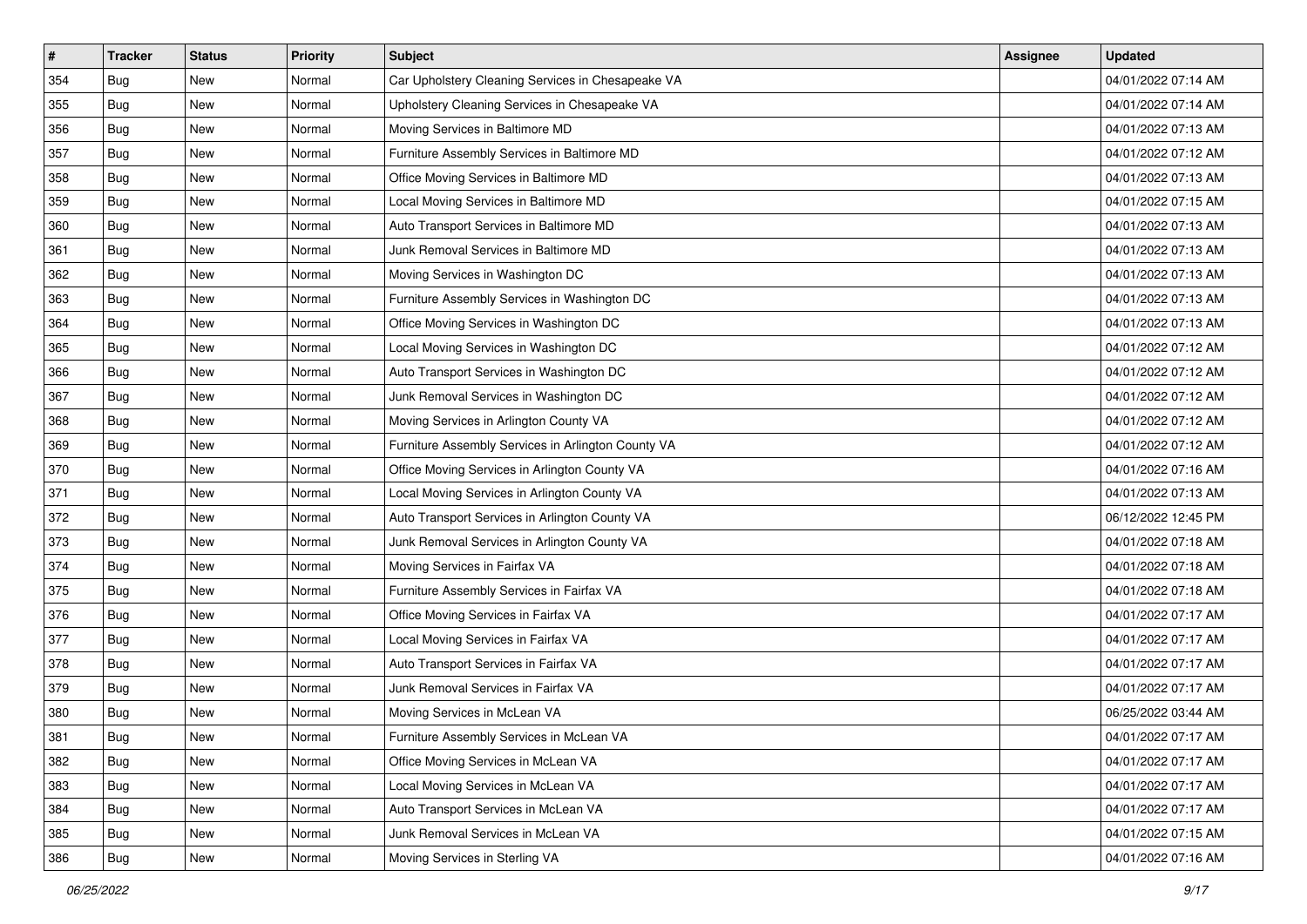| $\#$ | <b>Tracker</b> | <b>Status</b> | <b>Priority</b> | Subject                                        | Assignee | <b>Updated</b>      |
|------|----------------|---------------|-----------------|------------------------------------------------|----------|---------------------|
| 387  | Bug            | New           | Normal          | Furniture Assembly Services in Sterling VA     |          | 04/01/2022 07:18 AM |
| 388  | Bug            | New           | Normal          | Office Moving Services in Sterling VA          |          | 04/01/2022 07:16 AM |
| 389  | Bug            | New           | Normal          | Local Moving Services in Sterling VA           |          | 04/01/2022 07:16 AM |
| 390  | Bug            | New           | Normal          | Auto Transport Services in Sterling VA         |          | 04/01/2022 07:16 AM |
| 391  | <b>Bug</b>     | New           | Normal          | Junk Removal Services in Sterling VA           |          | 04/01/2022 07:16 AM |
| 392  | Bug            | New           | Normal          | Moving Services in Annapolis MD                |          | 04/01/2022 07:16 AM |
| 393  | Bug            | New           | Normal          | Furniture Assembly Services in Annapolis MD    |          | 04/01/2022 07:16 AM |
| 394  | Bug            | New           | Normal          | Office Moving Services in Annapolis MD         |          | 04/01/2022 07:15 AM |
| 395  | Bug            | New           | Normal          | Local Moving Services in Annapolis MD          |          | 04/01/2022 07:15 AM |
| 396  | Bug            | New           | Normal          | Auto Transport Services in Annapolis MD        |          | 04/01/2022 07:15 AM |
| 397  | <b>Bug</b>     | New           | Normal          | Junk Removal Services in Annapolis MD          |          | 04/01/2022 07:15 AM |
| 398  | Bug            | New           | Normal          | Moving Services in Potomac MD                  |          | 04/01/2022 07:32 AM |
| 399  | Bug            | New           | Normal          | Furniture Assembly Services in Potomac MD      |          | 04/01/2022 07:15 AM |
| 400  | Bug            | New           | Normal          | Office Moving Services in Potomac MD           |          | 06/22/2022 07:29 AM |
| 401  | <b>Bug</b>     | New           | Normal          | Local Moving Services in Potomac MD            |          | 04/01/2022 07:48 AM |
| 402  | Bug            | New           | Normal          | Auto Transport Services in Potomac MD          |          | 04/01/2022 07:47 AM |
| 403  | Bug            | New           | Normal          | Junk Removal Services in Potomac MD            |          | 04/01/2022 07:47 AM |
| 404  | <b>Bug</b>     | New           | Normal          | Moving Services in Gaithersburg MD             |          | 04/01/2022 07:47 AM |
| 405  | Bug            | New           | Normal          | Furniture Assembly Services in Gaithersburg MD |          | 04/01/2022 07:47 AM |
| 406  | Bug            | New           | Normal          | Office Moving Services in Gaithersburg MD      |          | 04/01/2022 07:47 AM |
| 407  | Bug            | New           | Normal          | Upholstery Cleaning Boston MA                  |          | 04/01/2022 07:47 AM |
| 408  | Bug            | New           | Normal          | Carpet Cleaning Boston MA                      |          | 04/01/2022 07:47 AM |
| 409  | <b>Bug</b>     | New           | Normal          | Floor Stripping Boston MA                      |          | 04/01/2022 07:47 AM |
| 410  | Bug            | New           | Normal          | Floor Waxing Boston MA                         |          | 04/01/2022 07:47 AM |
| 411  | Bug            | New           | Normal          | Floor Cleaning Boston MA                       |          | 04/01/2022 07:47 AM |
| 412  | Bug            | New           | Normal          | Germs Removal Boston MA                        |          | 04/01/2022 07:47 AM |
| 413  | <b>Bug</b>     | New           | Normal          | Commercial Floor Cleaning Boston MA            |          | 04/01/2022 07:45 AM |
| 414  | <b>Bug</b>     | New           | Normal          | Residential Floor Cleaning Boston MA           |          | 04/01/2022 07:46 AM |
| 415  | Bug            | New           | Normal          | Upholstery Cleaning Somerville MA              |          | 04/01/2022 07:48 AM |
| 416  | <b>Bug</b>     | New           | Normal          | Carpet Cleaning Somerville MA                  |          | 04/01/2022 07:46 AM |
| 417  | Bug            | New           | Normal          | Floor Stripping Somerville MA                  |          | 04/01/2022 07:46 AM |
| 418  | <b>Bug</b>     | New           | Normal          | Floor Waxing Somerville MA                     |          | 04/01/2022 07:46 AM |
| 419  | <b>Bug</b>     | New           | Normal          | Floor Cleaning Somerville MA                   |          | 04/01/2022 07:46 AM |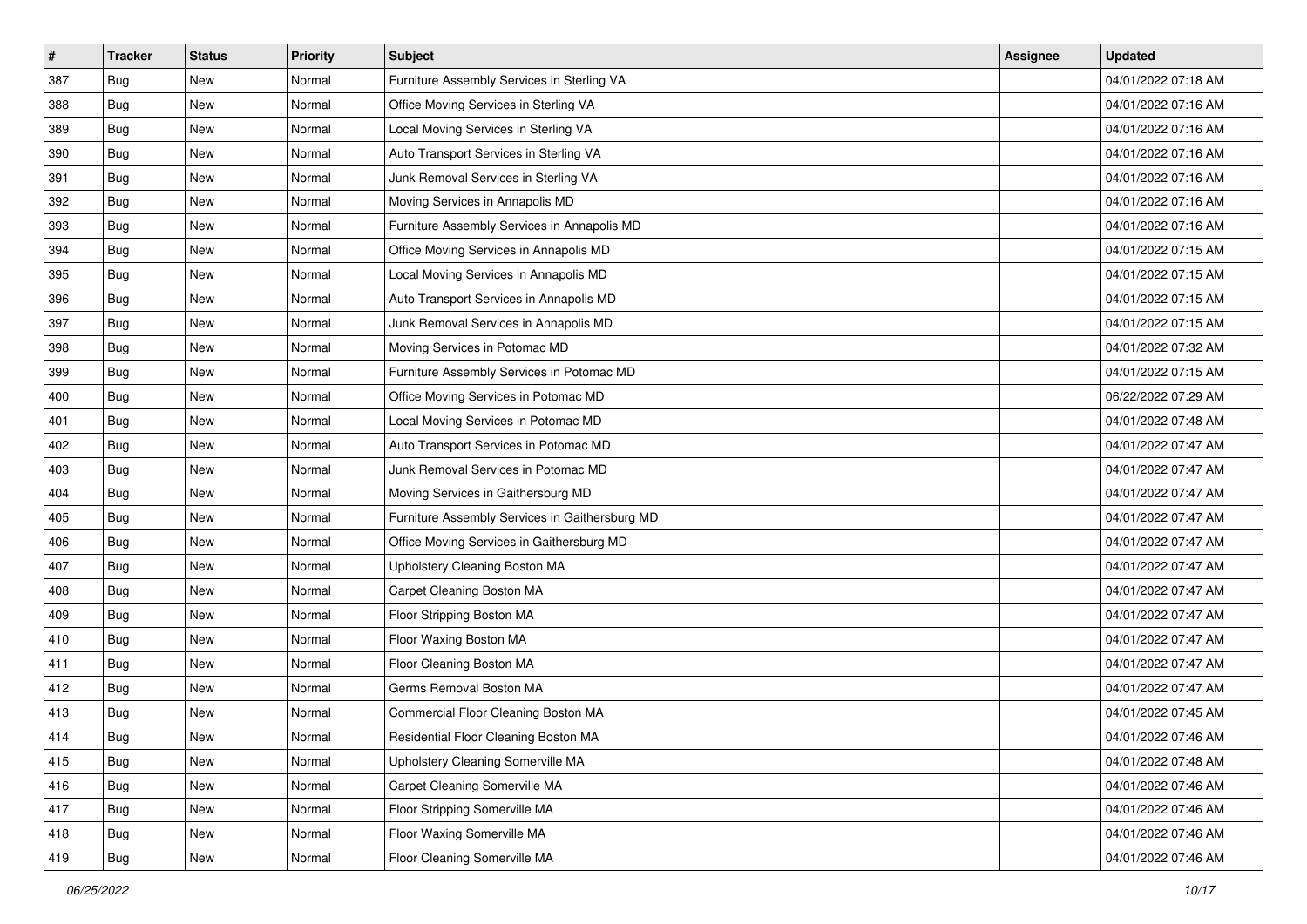| #   | <b>Tracker</b> | <b>Status</b> | <b>Priority</b> | <b>Subject</b>                           | <b>Assignee</b> | <b>Updated</b>      |
|-----|----------------|---------------|-----------------|------------------------------------------|-----------------|---------------------|
| 420 | <b>Bug</b>     | New           | Normal          | Germs Removal Somerville MA              |                 | 04/01/2022 07:46 AM |
| 421 | <b>Bug</b>     | New           | Normal          | Commercial Floor Cleaning Somerville MA  |                 | 04/01/2022 07:46 AM |
| 422 | Bug            | New           | Normal          | Residential Floor Cleaning Somerville MA |                 | 04/01/2022 07:46 AM |
| 423 | Bug            | New           | Normal          | Upholstery Cleaning Brookline MA         |                 | 04/01/2022 07:46 AM |
| 424 | <b>Bug</b>     | New           | Normal          | Carpet Cleaning Brookline MA             |                 | 04/01/2022 07:45 AM |
| 425 | <b>Bug</b>     | New           | Normal          | Floor Stripping Brookline MA             |                 | 04/01/2022 07:45 AM |
| 426 | Bug            | New           | Normal          | Floor Waxing Brookline MA                |                 | 04/01/2022 07:49 AM |
| 427 | <b>Bug</b>     | New           | Normal          | Floor Cleaning Brookline MA              |                 | 04/01/2022 07:46 AM |
| 428 | Bug            | New           | Normal          | Germs Removal Brookline MA               |                 | 04/01/2022 07:47 AM |
| 429 | <b>Bug</b>     | New           | Normal          | Germs Removal Brookline MA               |                 | 04/01/2022 07:51 AM |
| 430 | <b>Bug</b>     | New           | Normal          | Commercial Floor Cleaning Brookline MA   |                 | 04/01/2022 07:50 AM |
| 431 | Bug            | New           | Normal          | Residential Floor Cleaning Brookline MA  |                 | 04/01/2022 07:50 AM |
| 432 | <b>Bug</b>     | New           | Normal          | Upholstery Cleaning Newton MA            |                 | 04/01/2022 07:50 AM |
| 433 | Bug            | New           | Normal          | Carpet Cleaning Newton MA                |                 | 04/01/2022 07:50 AM |
| 434 | Bug            | New           | Normal          | Floor Stripping Newton MA                |                 | 04/01/2022 07:50 AM |
| 435 | Bug            | New           | Normal          | Floor Waxing Newton MA                   |                 | 04/01/2022 07:50 AM |
| 436 | Bug            | New           | Normal          | Floor Cleaning Newton MA                 |                 | 04/01/2022 07:50 AM |
| 437 | <b>Bug</b>     | New           | Normal          | Germs Removal Newton MA                  |                 | 04/01/2022 07:50 AM |
| 438 | <b>Bug</b>     | New           | Normal          | Commercial Floor Cleaning Newton MA      |                 | 04/01/2022 07:50 AM |
| 439 | <b>Bug</b>     | New           | Normal          | Residential Floor Cleaning Newton MA     |                 | 04/01/2022 07:49 AM |
| 440 | <b>Bug</b>     | New           | Normal          | Upholstery Cleaning Watertown MA         |                 | 04/01/2022 07:49 AM |
| 441 | Bug            | New           | Normal          | Carpet Cleaning Watertown MA             |                 | 06/02/2022 06:00 PM |
| 442 | <b>Bug</b>     | New           | Normal          | Floor Stripping Watertown MA             |                 | 04/01/2022 07:49 AM |
| 443 | <b>Bug</b>     | New           | Normal          | Floor Waxing Watertown MA                |                 | 04/01/2022 07:51 AM |
| 444 | <b>Bug</b>     | New           | Normal          | Floor Cleaning Watertown MA              |                 | 04/01/2022 07:49 AM |
| 445 | Bug            | New           | Normal          | Germs Removal Watertown MA               |                 | 04/01/2022 07:49 AM |
| 446 | <b>Bug</b>     | New           | Normal          | Commercial Floor Cleaning Watertown MA   |                 | 04/01/2022 07:49 AM |
| 447 | <b>Bug</b>     | New           | Normal          | Residential Floor Cleaning Watertown MA  |                 | 04/01/2022 07:49 AM |
| 448 | <b>Bug</b>     | New           | Normal          | Upholstery Cleaning Quincy MA            |                 | 04/01/2022 07:48 AM |
| 449 | <b>Bug</b>     | New           | Normal          | Carpet Cleaning Quincy MA                |                 | 04/01/2022 07:48 AM |
| 450 | <b>Bug</b>     | New           | Normal          | Floor Stripping Quincy MA                |                 | 06/24/2022 03:27 AM |
| 451 | <b>Bug</b>     | New           | Normal          | Floor Waxing Quincy MA                   |                 | 04/01/2022 07:48 AM |
| 452 | <b>Bug</b>     | New           | Normal          | Floor Cleaning Quincy MA                 |                 | 04/01/2022 07:48 AM |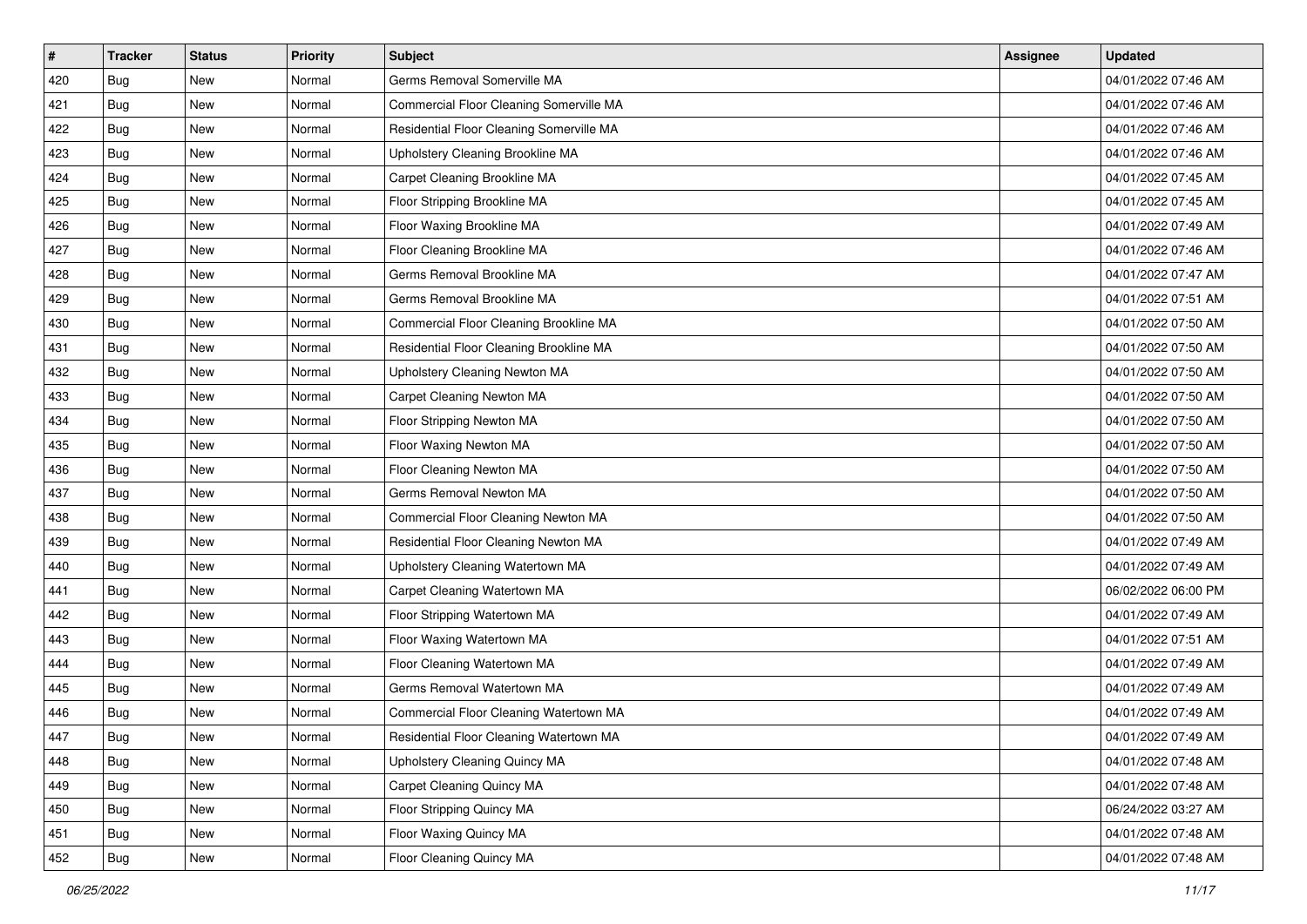| #   | <b>Tracker</b> | <b>Status</b> | <b>Priority</b> | Subject                                        | <b>Assignee</b> | <b>Updated</b>      |
|-----|----------------|---------------|-----------------|------------------------------------------------|-----------------|---------------------|
| 453 | Bug            | New           | Normal          | Germs Removal Quincy MA                        |                 | 04/01/2022 07:48 AM |
| 454 | <b>Bug</b>     | New           | Normal          | Commercial Floor Cleaning Quincy MA            |                 | 06/02/2022 05:59 PM |
| 455 | Bug            | New           | Normal          | Residential Floor Cleaning Quincy MA           |                 | 04/01/2022 07:38 AM |
| 456 | Bug            | New           | Normal          | Upholstery Cleaning Medford MA                 |                 | 04/01/2022 07:28 AM |
| 457 | <b>Bug</b>     | New           | Normal          | Carpet Cleaning Medford MA                     |                 | 06/24/2022 02:55 AM |
| 458 | Bug            | New           | Normal          | Floor Stripping Medford MA                     |                 | 04/01/2022 07:32 AM |
| 459 | <b>Bug</b>     | New           | Normal          | Floor Waxing Medford MA                        |                 | 04/01/2022 07:32 AM |
| 460 | Bug            | New           | Normal          | Floor Cleaning Medford MA                      |                 | 06/23/2022 08:39 AM |
| 461 | Bug            | New           | Normal          | Germs Removal Medford MA                       |                 | 06/24/2022 05:59 PM |
| 462 | <b>Bug</b>     | New           | Normal          | Commercial Floor Cleaning Medford MA           |                 | 04/01/2022 07:32 AM |
| 463 | <b>Bug</b>     | New           | Normal          | Residential Floor Cleaning Medford MA          |                 | 04/01/2022 07:32 AM |
| 464 | Bug            | New           | Normal          | Upholstery Cleaning Westchester MA             |                 | 06/21/2022 04:02 PM |
| 465 | Bug            | New           | Normal          | Carpet Cleaning Westchester MA                 |                 | 06/22/2022 07:24 AM |
| 466 | <b>Bug</b>     | New           | Normal          | Floor Stripping Westchester MA                 |                 | 06/24/2022 05:26 PM |
| 467 | <b>Bug</b>     | New           | Normal          | Floor Waxing Westchester MA                    |                 | 04/01/2022 07:31 AM |
| 468 | Bug            | New           | Normal          | Floor Cleaning Westchester MA                  |                 | 04/01/2022 07:31 AM |
| 469 | Bug            | New           | Normal          | Germs Removal Westchester MA                   |                 | 06/23/2022 06:11 AM |
| 470 | <b>Bug</b>     | New           | Normal          | Commercial Floor Cleaning Westchester MA       |                 | 06/24/2022 06:00 PM |
| 471 | Bug            | New           | Normal          | Residential Floor Cleaning Westchester MA      |                 | 06/23/2022 07:55 AM |
| 472 | <b>Bug</b>     | New           | Normal          | Upholstery Cleaning Arlington MA               |                 | 04/01/2022 07:31 AM |
| 473 | Bug            | New           | Normal          | Floor Stripping Arlington MA                   |                 | 06/24/2022 06:14 PM |
| 474 | <b>Bug</b>     | New           | Normal          | Floor Waxing Arlington MA                      |                 | 06/23/2022 04:22 PM |
| 475 | Bug            | New           | Normal          | Floor Cleaning Arlington MA                    |                 | 06/24/2022 02:37 PM |
| 476 | Feature        | New           | High            | <b>American Airlines Reservations</b>          |                 | 06/23/2022 01:28 PM |
| 477 | Bug            | New           | Normal          | What Does Online Coupon Mean?                  |                 | 06/24/2022 06:34 AM |
| 478 | Feature        | New           | Normal          | Is it safe to install third-party WhatsApp GB? |                 | 06/25/2022 02:38 AM |
| 479 | Bug            | New           | Normal          | Limousine Service Bellevue WA                  |                 | 06/24/2022 06:14 AM |
| 480 | <b>Bug</b>     | New           | Normal          | Nur Online Shop                                |                 | 06/24/2022 10:07 PM |
| 481 | Bug            | New           | Normal          | Nur Online Shop                                |                 | 06/24/2022 12:42 PM |
| 482 | Bug            | New           | Normal          | <b>Text Window</b>                             |                 | 06/23/2022 03:41 PM |
| 483 | Bug            | New           | Normal          | UK best essay writing service                  |                 | 06/23/2022 11:25 PM |
| 484 | Bug            | New           | Normal          | UK best essay writing service                  |                 | 06/24/2022 03:41 AM |
| 486 | <b>Bug</b>     | New           | Low             | <b>HP Wireless Printer Setup</b>               | Anonymous       | 06/25/2022 12:32 AM |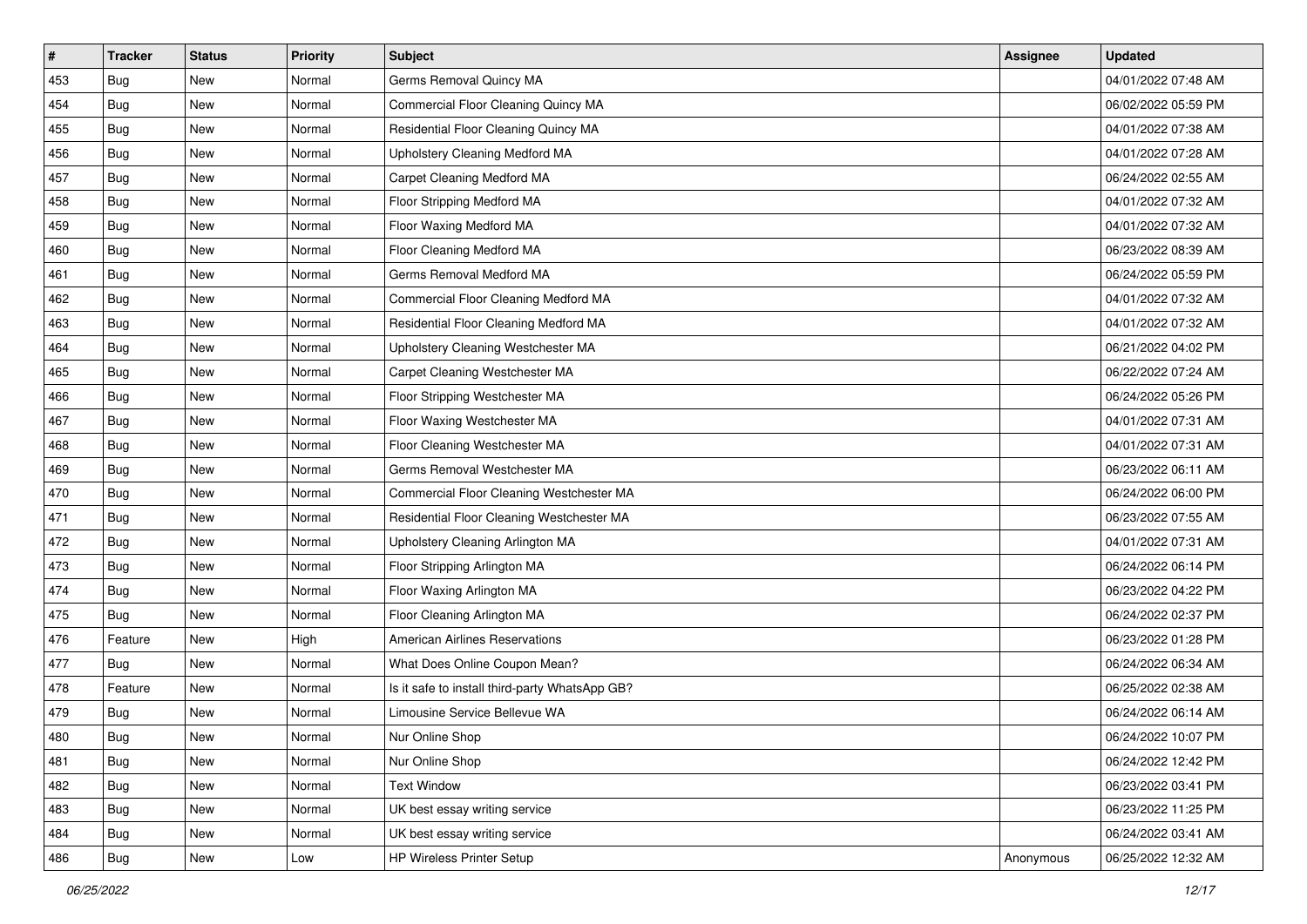| #   | <b>Tracker</b> | <b>Status</b> | <b>Priority</b> | <b>Subject</b>                                                                           | <b>Assignee</b>        | <b>Updated</b>      |
|-----|----------------|---------------|-----------------|------------------------------------------------------------------------------------------|------------------------|---------------------|
| 487 | <b>Bug</b>     | New           | Normal          | Cheap Fake Dunks                                                                         |                        | 06/24/2022 06:29 PM |
| 488 | Bug            | New           | Normal          | Quick solution to solve cash app dispute by the technical team                           |                        | 06/25/2022 03:08 AM |
| 489 | Bug            | New           | Normal          | Get cash app refund instantly if sent to the wrong person                                |                        | 06/25/2022 12:09 AM |
| 490 | <b>Bug</b>     | <b>New</b>    | Normal          | Unlock cash app account by getting quick solutions from the technical executives         |                        | 06/25/2022 03:16 AM |
| 491 | Feature        | <b>New</b>    | Normal          | Automatically download and paste Reddit wallpapers into Windows                          |                        | 06/25/2022 02:44 AM |
| 492 | Bug            | New           | Normal          | HD Streamz MOD APK v3.5.5 (Keine Werbung)                                                |                        | 06/24/2022 01:56 PM |
| 493 | Feature        | New           | High            | chainsaw dance                                                                           |                        | 06/24/2022 08:01 PM |
| 494 | Bug            | New           | Normal          | <b>Buy Discussion Post</b>                                                               |                        | 06/25/2022 03:19 AM |
| 495 | <b>Bug</b>     | <b>New</b>    | Normal          | Twitch Clip Downloader Download Twitch Clips Online 2021                                 |                        | 06/25/2022 01:08 AM |
| 496 | <b>Bug</b>     | New           | Normal          | What is Live NetTV?                                                                      |                        | 06/25/2022 02:57 AM |
| 497 | Bug            | <b>New</b>    | Normal          | Fake Nike Dunk Low Off-White Lot 50                                                      |                        | 06/24/2022 07:45 PM |
| 498 | Bug            | New           | Normal          | Téléchargeur SoundCloud : SoundCloud en Mp3                                              | Christophe<br>Garion   | 06/24/2022 05:32 AM |
| 499 | Feature        | <b>New</b>    | Normal          | Discover The Premium Features Of Spotify Mod Apk                                         |                        | 06/25/2022 03:54 AM |
| 500 | <b>Bug</b>     | New           | Normal          | Simply contact the technical team, to find the solution to cash app refund problems.     | Pierre-Loïc<br>Garoche | 06/24/2022 11:13 PM |
| 501 | <b>Bug</b>     | <b>New</b>    | Normal          | How Do I Annihilate Cash App Transfer Failed Problems Effectively                        | Pierre-Loïc<br>Garoche | 06/24/2022 07:51 PM |
| 502 | Bug            | <b>New</b>    | Normal          | Les instructions pour définir des sonneries pour iPhone sont simples et faciles à suivre |                        | 06/25/2022 12:35 AM |
| 503 | Bug            | New           | Normal          | Youtube Premium Apk free download for Android                                            |                        | 06/24/2022 01:56 PM |
| 504 | <b>Bug</b>     | <b>New</b>    | Normal          | A beginner should always look for online Java assignment help!                           |                        | 06/25/2022 03:56 AM |
| 505 | Bug            | <b>New</b>    | Normal          | www.trendmicro.com/activate                                                              |                        | 06/24/2022 10:56 PM |
| 506 | Bug            | New           | Normal          | www.trendmicro.com/activate                                                              |                        | 06/25/2022 12:34 AM |
| 507 | Bug            | New           | Normal          | central.bitdefender.com                                                                  |                        | 06/24/2022 01:37 PM |
| 508 | <b>Bug</b>     | <b>New</b>    | Normal          | hire a professional dissertation help                                                    |                        | 06/24/2022 07:21 PM |
| 509 | Feature        | <b>New</b>    | Normal          | Fashion                                                                                  | Anonymous              | 06/13/2022 03:39 AM |
| 510 | Feature        | New           | Normal          | Fashion                                                                                  | Anonymous              | 06/24/2022 08:12 PM |
| 511 | Feature        | New           | Normal          | Fashion                                                                                  | Anonymous              | 06/23/2022 01:03 PM |
| 512 | Bug            | New           | Normal          | The Importance Of Using Custom Writing Services                                          |                        | 06/24/2022 09:26 AM |
| 513 | Bug            | New           | Normal          | Unlock cash app account using the easy steps:                                            | Anonymous              | 06/24/2022 03:10 PM |
| 514 | Bug            | New           | Normal          | Trans-Caribbean                                                                          |                        | 06/24/2022 02:56 AM |
| 515 | Bug            | New           | Normal          | Fragment Nike Dunk High Tokyo Fake                                                       |                        | 06/25/2022 03:13 AM |
| 516 | Bug            | New           | Normal          | Does Cash App Help To Get Cash App Refund Without Any Interruption?                      |                        | 06/24/2022 01:56 PM |
| 517 | <b>Bug</b>     | New           | Normal          | Proficient tips to take help of cash app support professionals:                          |                        | 06/24/2022 02:37 PM |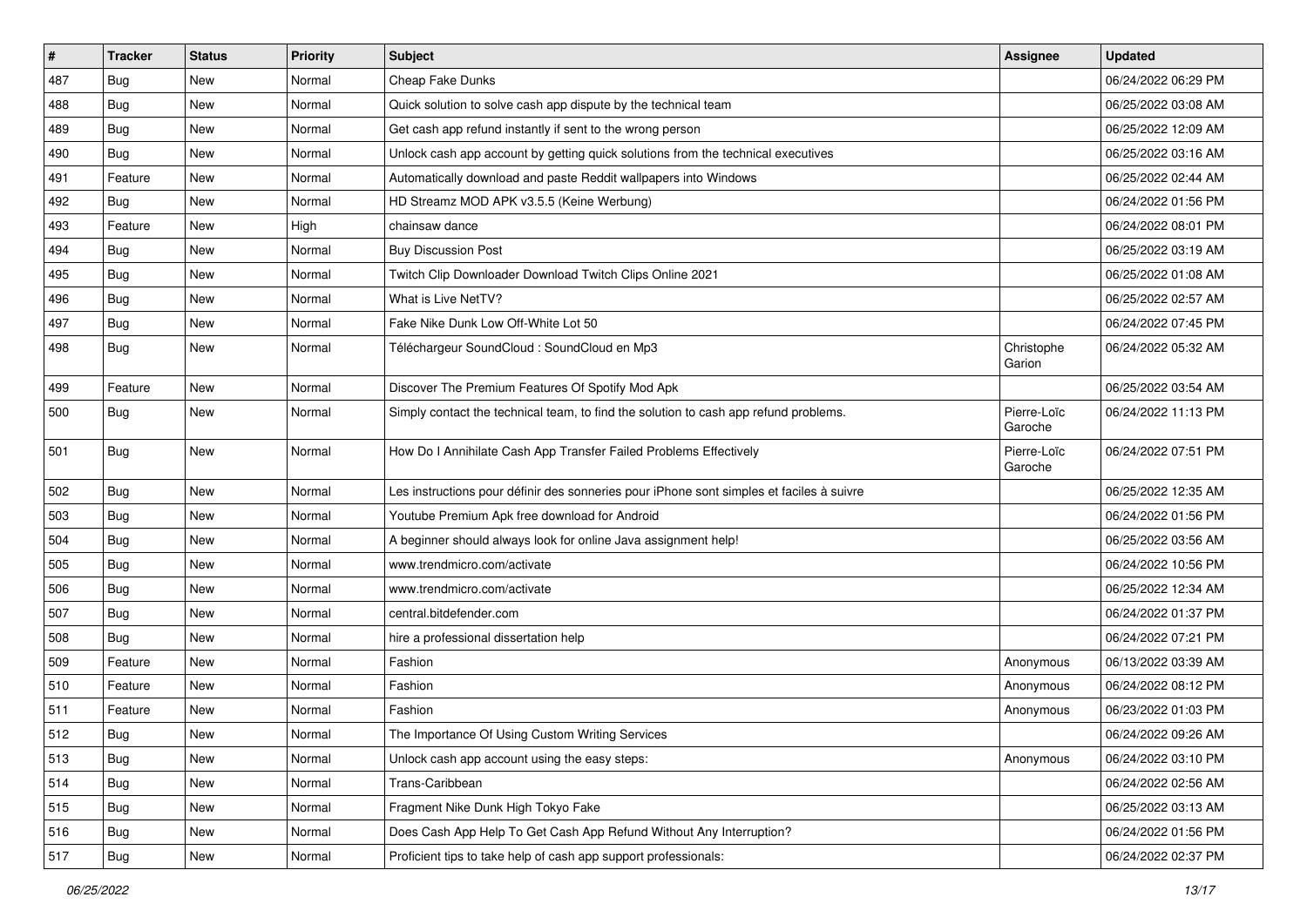| $\sharp$ | <b>Tracker</b> | <b>Status</b> | <b>Priority</b> | Subject                                                                                                                                                                                                                                           | <b>Assignee</b>        | <b>Updated</b>      |
|----------|----------------|---------------|-----------------|---------------------------------------------------------------------------------------------------------------------------------------------------------------------------------------------------------------------------------------------------|------------------------|---------------------|
| 518      | <b>Bug</b>     | New           | Normal          | How To Check The Balance Of Cash App Account By Taking Cash App Support?                                                                                                                                                                          |                        | 06/23/2022 05:15 PM |
| 519      | <b>Bug</b>     | <b>New</b>    | Normal          | Are you finding online UK Assignment writers?                                                                                                                                                                                                     |                        | 06/25/2022 02:52 AM |
| 520      | <b>Bug</b>     | New           | Normal          | What Is The Major Role Of Cash.app/Help and Support Page?                                                                                                                                                                                         |                        | 06/25/2022 01:27 AM |
| 521      | Feature        | New           | Normal          | Check out the Cash app Card balance for an overdraft.                                                                                                                                                                                             | Pierre-Loïc<br>Garoche | 06/24/2022 11:26 AM |
| 522      | Feature        | <b>New</b>    | Normal          | Can You Check App Limits, If Cash app won't let me send money?                                                                                                                                                                                    |                        | 06/24/2022 06:33 PM |
| 523      | <b>Bug</b>     | New           | Normal          | What Is The Right Google Account Recovery Aid To Regain Account Access?                                                                                                                                                                           | Pierre-Loïc<br>Garoche | 06/25/2022 01:05 AM |
| 524      | <b>Bug</b>     | <b>New</b>    | Normal          | How Does Google Account Recovery Work If Your Account Is Hacked?                                                                                                                                                                                  |                        | 06/24/2022 02:25 AM |
| 525      | <b>Bug</b>     | New           | Normal          | If you don't have a QR code: How to activate cash app card in app                                                                                                                                                                                 |                        | 06/24/2022 10:47 AM |
| 526      | <b>Bug</b>     | New           | Normal          | Soundcloud to mp3 converter - Download Soundcloud songs                                                                                                                                                                                           |                        | 06/24/2022 12:51 AM |
| 527      | Feature        | New           | Normal          | My Teachers                                                                                                                                                                                                                                       |                        | 06/24/2022 02:41 PM |
| 528      | <b>Bug</b>     | New           | Normal          | Korean Mag                                                                                                                                                                                                                                        |                        | 06/23/2022 10:09 PM |
| 529      | <b>Bug</b>     | New           | Normal          | Thop TV APK - Free Download for Android                                                                                                                                                                                                           |                        | 06/25/2022 01:14 AM |
| 530      | <b>Bug</b>     | New           | Normal          | Cheap Assignment Writing Service UK                                                                                                                                                                                                               | Anonymous              | 06/24/2022 03:21 PM |
| 531      | <b>Bug</b>     | New           | Normal          | Cheap Assignment Writing Service UK                                                                                                                                                                                                               | Anonymous              | 06/25/2022 02:56 AM |
| 532      | <b>Bug</b>     | New           | Normal          | My Assignment Help                                                                                                                                                                                                                                |                        | 06/23/2022 12:53 PM |
| 533      | Bug            | <b>New</b>    | Normal          | How to complete the homework assignments in economics in the easiest way?                                                                                                                                                                         |                        | 06/23/2022 10:46 AM |
| 534      | <b>Bug</b>     | New           | Normal          | Know how to initiate cash app refund by contacting the technical team                                                                                                                                                                             | Pierre-Loïc<br>Garoche | 06/23/2022 08:53 AM |
| 535      | <b>Bug</b>     | <b>New</b>    | Normal          | Getting Tangled Problems When You Try To Apply For Cash App Delete Account                                                                                                                                                                        | Christophe<br>Garion   | 04/15/2022 12:47 PM |
| 536      | <b>Bug</b>     | New           | Normal          | How to check the balance on the cash app card                                                                                                                                                                                                     | Hamza<br>Bourbouh      | 06/24/2022 05:28 AM |
| 537      | <b>Bug</b>     | <b>New</b>    | Normal          | Get tech assistance with customer support on ATT Yahoo email login issue.                                                                                                                                                                         |                        | 06/24/2022 08:07 PM |
| 538      | Bug            | New           | Normal          | Will cash app refund money if scammed quickly?                                                                                                                                                                                                    |                        | 06/23/2022 05:29 PM |
| 539      | <b>Bug</b>     | New           | Normal          | Do you want to know how to activate cash card through phone number?                                                                                                                                                                               |                        | 04/01/2022 09:25 AM |
| 540      | Bug            | New           | Normal          | Why Haven't I Received My Cash App Card? Can I get t the reasons behind it                                                                                                                                                                        |                        | 04/01/2022 09:25 AM |
| 541      | <b>Bug</b>     | New           | Normal          | How to fix the cash app payment failed errors?                                                                                                                                                                                                    |                        | 06/24/2022 09:04 PM |
| 542      | Bug            | New           | Normal          | Web N Logo Design                                                                                                                                                                                                                                 |                        | 06/22/2022 12:28 PM |
| 543      | Feature        | New           | Normal          | Get tech assistance with customer support on ATT Yahoo email login issue.                                                                                                                                                                         |                        | 06/24/2022 05:08 PM |
| 544      | Bug            | New           | Normal          | Hey! I had a very cool idea to order our general picture on canvas for my family as a gift. But couldn't find a<br>good one. Once my friend advised me this article in which I found what I was looking for and gave a cool gift<br>to my family. |                        | 06/15/2022 08:13 PM |
| 545      | Feature        | New           | Normal          | Best Canvas Print Company                                                                                                                                                                                                                         |                        | 06/17/2022 08:25 PM |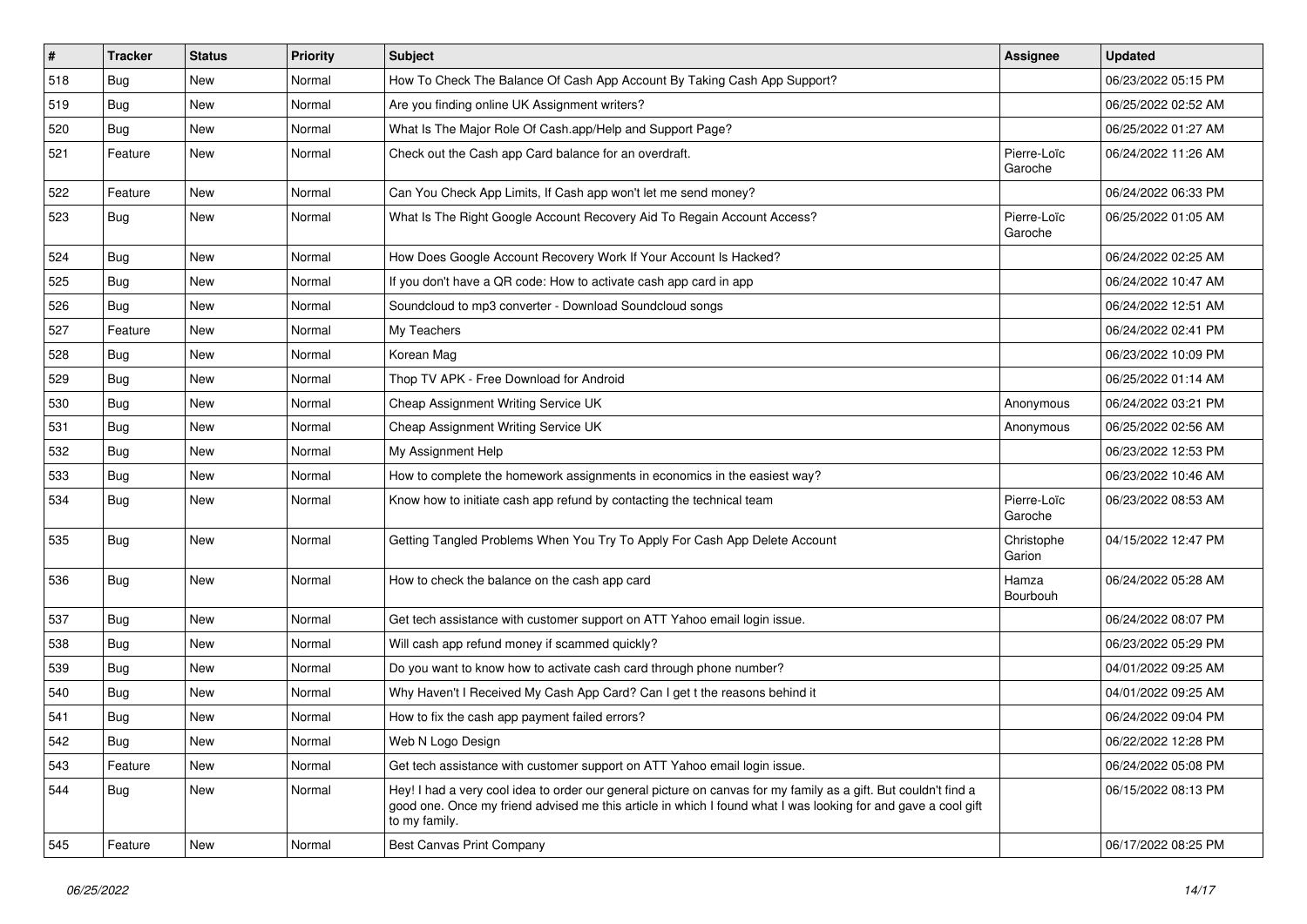| $\sharp$ | <b>Tracker</b> | <b>Status</b> | Priority | <b>Subject</b>                                                                      | <b>Assignee</b>        | <b>Updated</b>      |
|----------|----------------|---------------|----------|-------------------------------------------------------------------------------------|------------------------|---------------------|
| 546      | Feature        | New           | Normal   | Quickbooks Error                                                                    |                        | 06/24/2022 05:21 AM |
| 547      | <b>Bug</b>     | <b>New</b>    | Normal   | Get rid of the issue of cash app down by calling experts.                           |                        | 06/24/2022 05:42 PM |
| 548      | <b>Bug</b>     | New           | Normal   | Web N Logo Design                                                                   |                        | 04/01/2022 09:29 AM |
| 549      | <b>Bug</b>     | <b>New</b>    | Normal   | Radio Luisteren                                                                     |                        | 06/24/2022 07:01 PM |
| 550      | Bug            | <b>New</b>    | Normal   | Nederland FM - beste manieren om naar internationale radio op internet te luisteren |                        | 06/23/2022 08:56 PM |
| 551      | <b>Bug</b>     | <b>New</b>    | Normal   | Why Do Students Need Online Best Dissertation Writing Services?                     |                        | 06/22/2022 05:53 PM |
| 552      | Feature        | <b>New</b>    | Normal   | Radio rfm and the benefits of radio rfm                                             |                        | 06/24/2022 03:23 AM |
| 553      | <b>Bug</b>     | New           | Normal   | Cinema HD APK - Free Movie Enjoyment App on Android                                 |                        | 06/23/2022 02:21 AM |
| 554      | <b>Bug</b>     | <b>New</b>    | Normal   | XvideoStudio Video Editor APK Free Download on TechToDown                           |                        | 06/24/2022 08:26 AM |
| 555      | Bug            | <b>New</b>    | Normal   | web design development in hyderabad                                                 |                        | 06/24/2022 06:49 PM |
| 556      | <b>Bug</b>     | <b>New</b>    | Normal   | Play Game Mod Apk With Your Friends                                                 |                        | 06/23/2022 09:56 PM |
| 557      | Feature        | New           | Normal   | <b>Business Law Assignment Help</b>                                                 |                        | 06/24/2022 10:05 AM |
| 558      | Feature        | <b>New</b>    | Normal   | <b>Stunning Classic Sofas</b>                                                       |                        | 06/24/2022 07:01 AM |
| 559      | <b>Bug</b>     | New           | High     | What Are Permission For Applications like Facebook Sending MMS?                     |                        | 06/24/2022 10:07 AM |
| 560      | <b>Bug</b>     | <b>New</b>    | Normal   | Whatsapp Aero - Make Your Phone Auto Connect                                        |                        | 04/01/2022 09:28 AM |
| 561      | <b>Bug</b>     | New           | Normal   | Enjoy the Full YouTube Premium Experience With YouTube Premium Membership           |                        | 06/24/2022 11:10 AM |
| 562      | Bug            | <b>New</b>    | Normal   | Learn Basic Mahjong Rules                                                           |                        | 06/23/2022 12:48 AM |
| 563      | <b>Bug</b>     | <b>New</b>    | Normal   | Understanding the Difference Between Free and Paid Mod Apks                         |                        | 06/24/2022 07:27 AM |
| 564      | <b>Bug</b>     | <b>New</b>    | Normal   | How To Install RepelisPlus On Your Android Phone?                                   |                        | 06/24/2022 02:03 AM |
| 565      | <b>Bug</b>     | <b>New</b>    | Normal   | How To Install RepelisPlus On Your Android Phone?                                   |                        | 06/24/2022 11:27 PM |
| 566      | <b>Bug</b>     | New           | Normal   | Kinemaster Pro Download - los App Review                                            |                        | 04/01/2022 09:27 AM |
| 567      | <b>Bug</b>     | <b>New</b>    | Normal   | Singapore assignment help                                                           |                        | 06/24/2022 05:55 PM |
| 568      | Bug            | <b>New</b>    | Normal   | Instale a versão mais recente do YouTube Premium                                    |                        | 06/24/2022 08:51 PM |
| 569      | <b>Bug</b>     | New           | Normal   | What is the incoming and outgoing mail server for Outlook IMAP settings?            | Pierre-Loïc<br>Garoche | 06/23/2022 03:43 PM |
| 570      | <b>Bug</b>     | <b>New</b>    | Normal   | What is Sutton bank cash app customer service phone number?                         | Pierre-Loïc<br>Garoche | 06/23/2022 10:42 AM |
| 571      | Bug            | <b>New</b>    | Normal   | How may the Cash app dispute your trade?                                            | Pierre-Loïc<br>Garoche | 06/23/2022 11:23 AM |
| 572      | Feature        | New           | Normal   | New features of WhatsApp Plus on Android phones                                     | Pierre-Loïc<br>Garoche | 06/24/2022 12:59 PM |
| 573      | Bug            | New           | Normal   | Experimente lo mejor en la aplicación Apk de juegos gratis                          |                        | 06/24/2022 02:32 PM |
| 574      | Bug            | New           | Normal   | How to fix the Epson printer offline issue due to a wired connection?               |                        | 06/24/2022 06:23 PM |
| 575      | Feature        | New           | Low      | cheap jordan replicas for sale                                                      | Pierre-Loïc<br>Garoche | 06/24/2022 07:28 AM |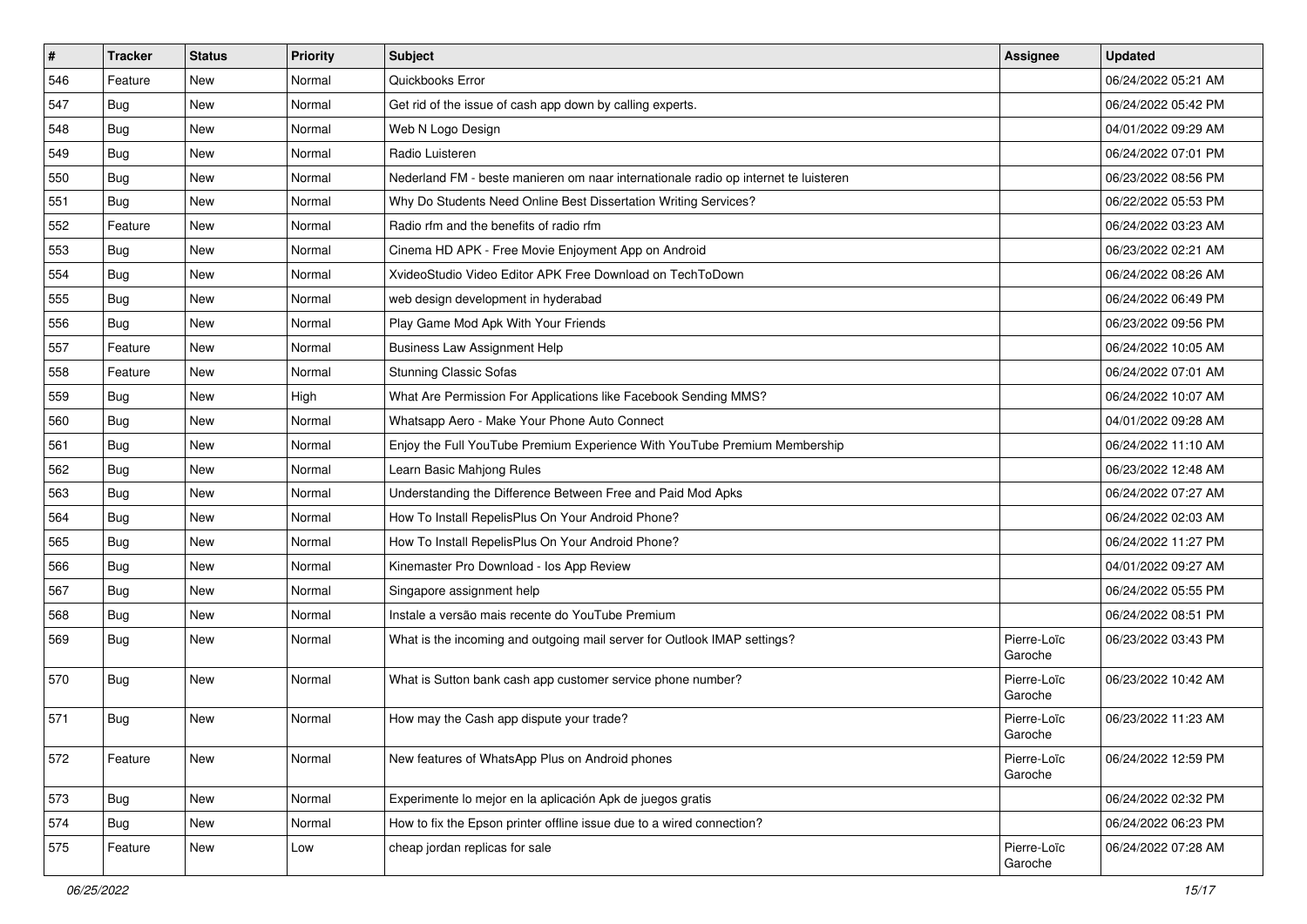| #   | <b>Tracker</b> | <b>Status</b> | <b>Priority</b> | <b>Subject</b>                                                                                                                                                                                                                                                        | <b>Assignee</b>        | <b>Updated</b>      |
|-----|----------------|---------------|-----------------|-----------------------------------------------------------------------------------------------------------------------------------------------------------------------------------------------------------------------------------------------------------------------|------------------------|---------------------|
| 576 | Bug            | New           | Normal          | So laden Sie ein Instagram-Bild herunter                                                                                                                                                                                                                              |                        | 06/23/2022 09:23 AM |
| 577 | Bug            | <b>New</b>    | Normal          | Follow these easy steps to make Admiral Casino Login                                                                                                                                                                                                                  |                        | 06/24/2022 05:34 PM |
| 578 | Feature        | New           | High            | Derrick Gore                                                                                                                                                                                                                                                          | Pierre-Loïc<br>Garoche | 06/24/2022 03:35 PM |
| 579 | <b>Bug</b>     | <b>New</b>    | Normal          | YOUR CV MAKES YOUR FIRST IMPRESSION                                                                                                                                                                                                                                   | Christophe<br>Garion   | 06/24/2022 02:02 AM |
| 580 | <b>Bug</b>     | New           | High            | What is Narrative Essay?                                                                                                                                                                                                                                              | Christophe<br>Garion   | 06/21/2022 09:28 AM |
| 581 | Bug            | New           | Normal          | E-Learning Course Help                                                                                                                                                                                                                                                |                        | 06/24/2022 05:18 PM |
| 582 | <b>Bug</b>     | New           | Normal          | Cash App Won't Let Me Send Money If There Is A Low Balance Available                                                                                                                                                                                                  | Pierre-Loïc<br>Garoche | 06/22/2022 03:07 PM |
| 583 | <b>Bug</b>     | New           | High            | Need the Cash app customer service phone number?                                                                                                                                                                                                                      |                        | 06/24/2022 06:25 AM |
| 584 | Bug            | New           | Normal          | Want the cash app customer service number to check balance?                                                                                                                                                                                                           |                        | 06/23/2022 09:55 PM |
| 585 | Bug            | New           | Normal          | What is cash app help number?                                                                                                                                                                                                                                         |                        | 04/01/2022 09:18 AM |
| 586 | <b>Bug</b>     | New           | Normal          | Best Modifications For Your Mobile Phone                                                                                                                                                                                                                              |                        | 06/24/2022 08:48 AM |
| 587 | Bug            | New           | Normal          | Why Picsart Pro Offers Great Features                                                                                                                                                                                                                                 |                        | 06/19/2022 02:19 PM |
| 588 | Bug            | New           | Normal          | YouTube Vanced Apk Manager App - Como instalá-lo                                                                                                                                                                                                                      |                        | 06/23/2022 07:40 PM |
| 589 | Bug            | New           | Normal          | How can I get the cash app phone number of customer support?                                                                                                                                                                                                          |                        | 06/24/2022 08:57 PM |
| 590 | Bug            | <b>New</b>    | Normal          | Follow proper initiatives to check my cash app card balance:                                                                                                                                                                                                          |                        | 06/23/2022 11:47 PM |
| 591 | <b>Bug</b>     | New           | Normal          | How To Find Facebook Modifications For Your Spotify Premium Apk?                                                                                                                                                                                                      |                        | 06/19/2022 06:07 AM |
| 592 | Bug            | New           | Normal          | Deezer Premium APK - Baixe músicas de qualquer lugar do mundo de graça                                                                                                                                                                                                |                        | 06/24/2022 12:00 PM |
| 593 | Bug            | New           | Normal          | Eiffel Spark Ultimate C2 SN series is a fully synthetic range of advanced performance engine oils blended in<br>high performance fully synthetic (PAO - polyalphaolefin) basestocks fortified with advanced technology<br>additive system, specifically formulated to |                        | 06/24/2022 05:38 PM |
| 594 | Feature        | New           | Normal          | How does research proposal help online make it easy for me?                                                                                                                                                                                                           |                        | 06/23/2022 04:40 PM |
| 595 | Bug            | New           | Normal          | RFM Online - une révolution dans la gestion de l'identité numérique                                                                                                                                                                                                   |                        | 06/23/2022 12:50 PM |
| 596 | Bug            | New           | Normal          | <b>Kids Games</b>                                                                                                                                                                                                                                                     |                        | 04/01/2022 09:18 AM |
| 597 | Bug            | New           | Normal          | Universo s / f Download                                                                                                                                                                                                                                               |                        | 06/24/2022 05:18 PM |
| 598 | Bug            | New           | Normal          | Universo s / f Download                                                                                                                                                                                                                                               |                        | 06/23/2022 10:59 PM |
| 599 | I Bug          | New           | Normal          | Do you know how to delete cash app account from your computer?                                                                                                                                                                                                        |                        | 06/24/2022 10:42 AM |
| 600 | <b>Bug</b>     | New           | Normal          | Play Store Pro                                                                                                                                                                                                                                                        |                        | 06/24/2022 03:39 AM |
| 601 | <b>Bug</b>     | New           | Normal          | Best Essay Writing Service UK                                                                                                                                                                                                                                         | Pierre-Loïc<br>Garoche | 06/24/2022 10:50 AM |
| 602 | <b>Bug</b>     | New           | Normal          | Best Essay Writing Service UK                                                                                                                                                                                                                                         | Pierre-Loïc<br>Garoche | 06/24/2022 07:28 AM |
| 603 | <b>Bug</b>     | New           | Normal          | Premiere gratuito da lista de IPTV                                                                                                                                                                                                                                    |                        | 06/24/2022 05:30 PM |